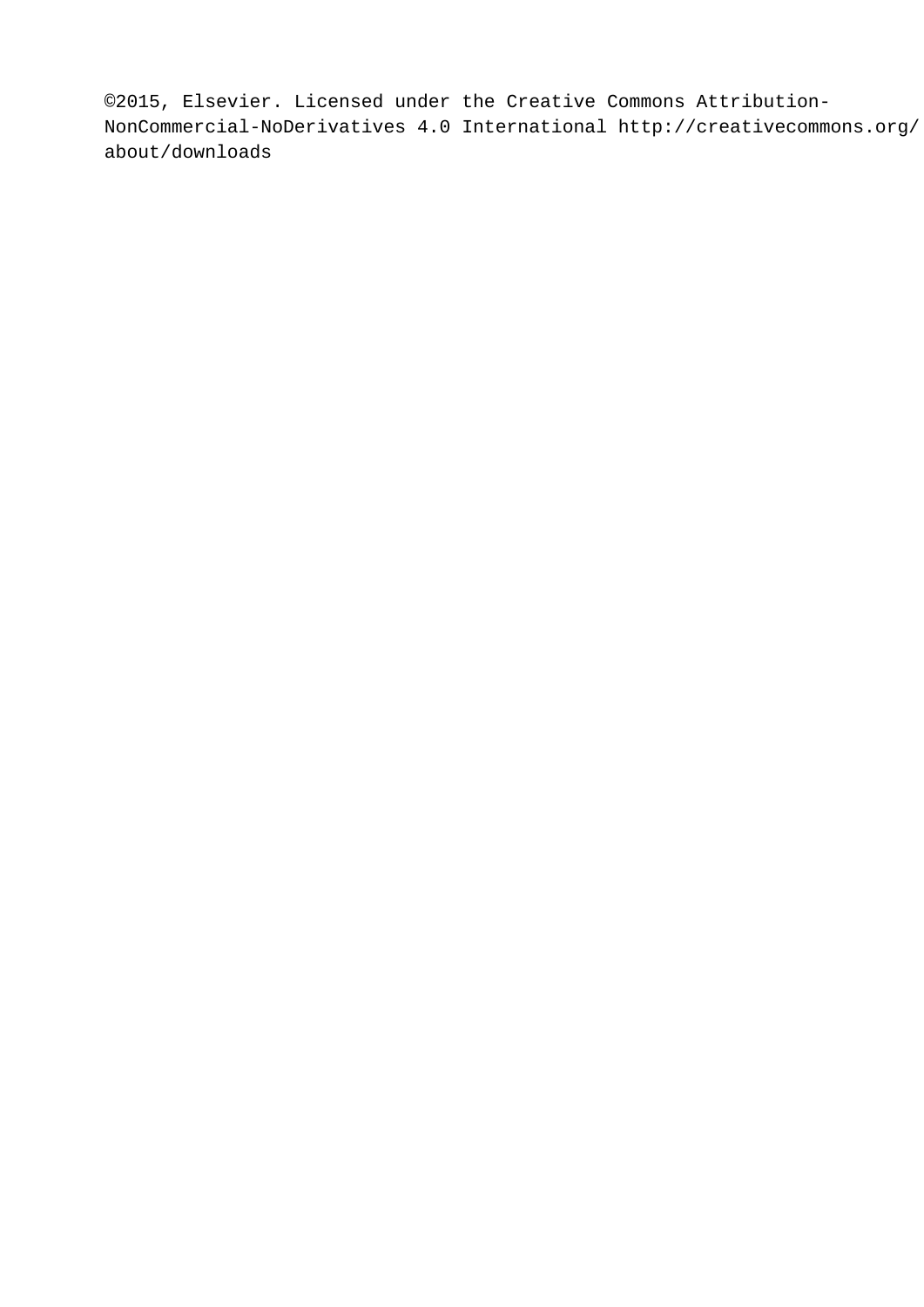**A set-theoretic analysis of negotiations in Japanese MNEs: Opening up the black box**

Ursula F. Ott<sup>a</sup>, Yuko Kimura<sup>b</sup>

August, 2015

a School of Business and Economics, Loughborough University, United Kingdom, Tel: +44/1509-223648, Email: [U.F.Ott@lboro.ac.uk](mailto:U.F.Ott@lboro.ac.uk)

**b** Centre of Labour Market Studies, University of Leicester, United Kingdom, Email: [yk27@leicester.ac.uk](mailto:yk27@leicester.ac.uk)

The authors would like to thank the anonymous referees, Marek Korczynski and Ian Hodgkinson for their comments.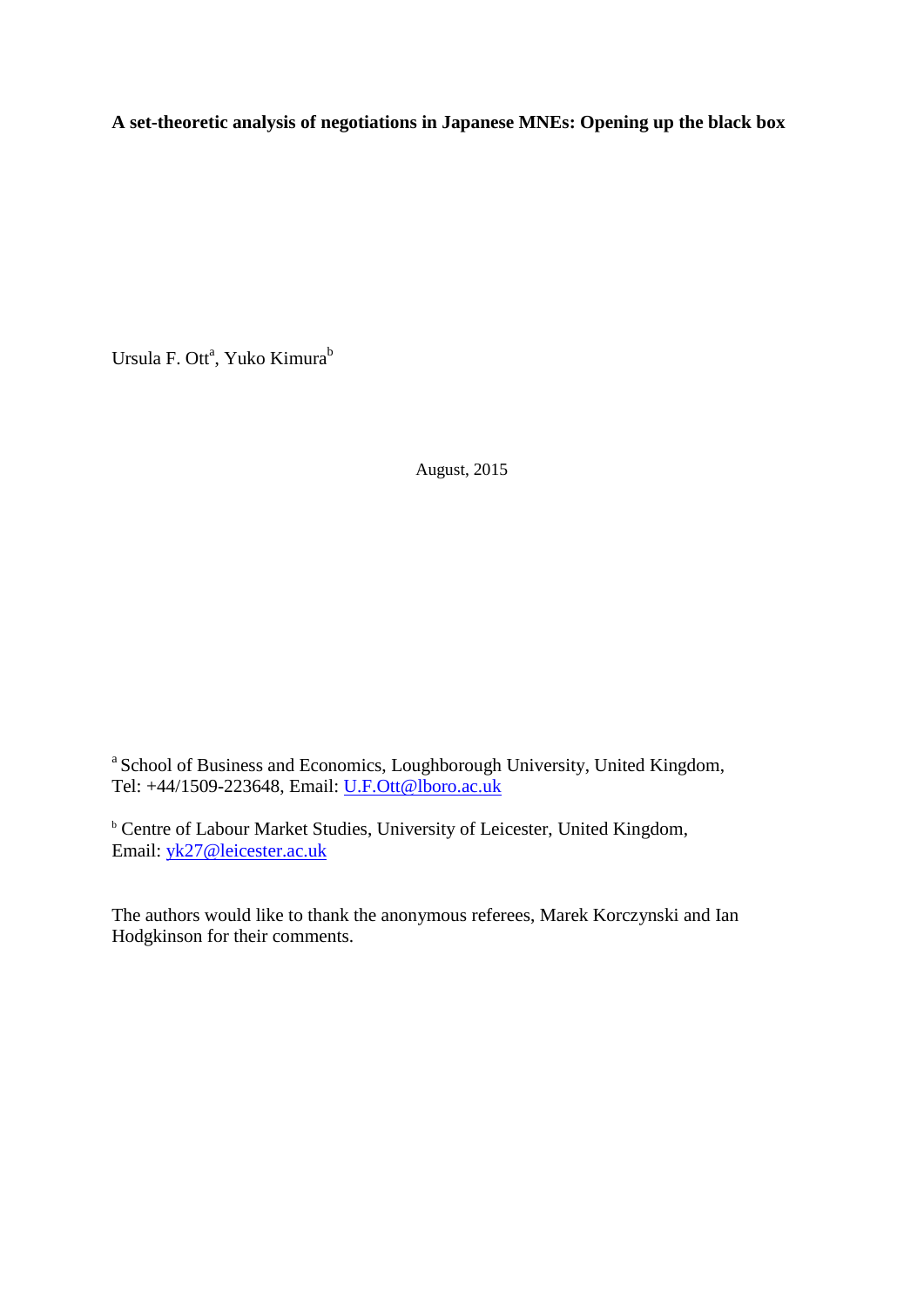## **Abstract**

This article deals with international negotiations in multinational enterprises (MNEs), in particular the HQ-subsidiary negotiations. The theoretical part of the intercultural negotiation framework (Ott, 2011) highlights the potential for MNE negotiation analysis. An empirical investigation into Japanese MNE negotiations strengthens the theory. Different time perceptions and strategies influence HQ-subsidiary negotiations. The outcome of the fuzzy set Qualitative Comparative Analysis (fsQCA) shows that an integrative approach needs a higher offer with a margin of at least 20% to cover for relationship building, patience and trust.

Keywords: Fuzzy Set Analysis, **QCA** Negotiation analysis, Multinational Enterprises, Culture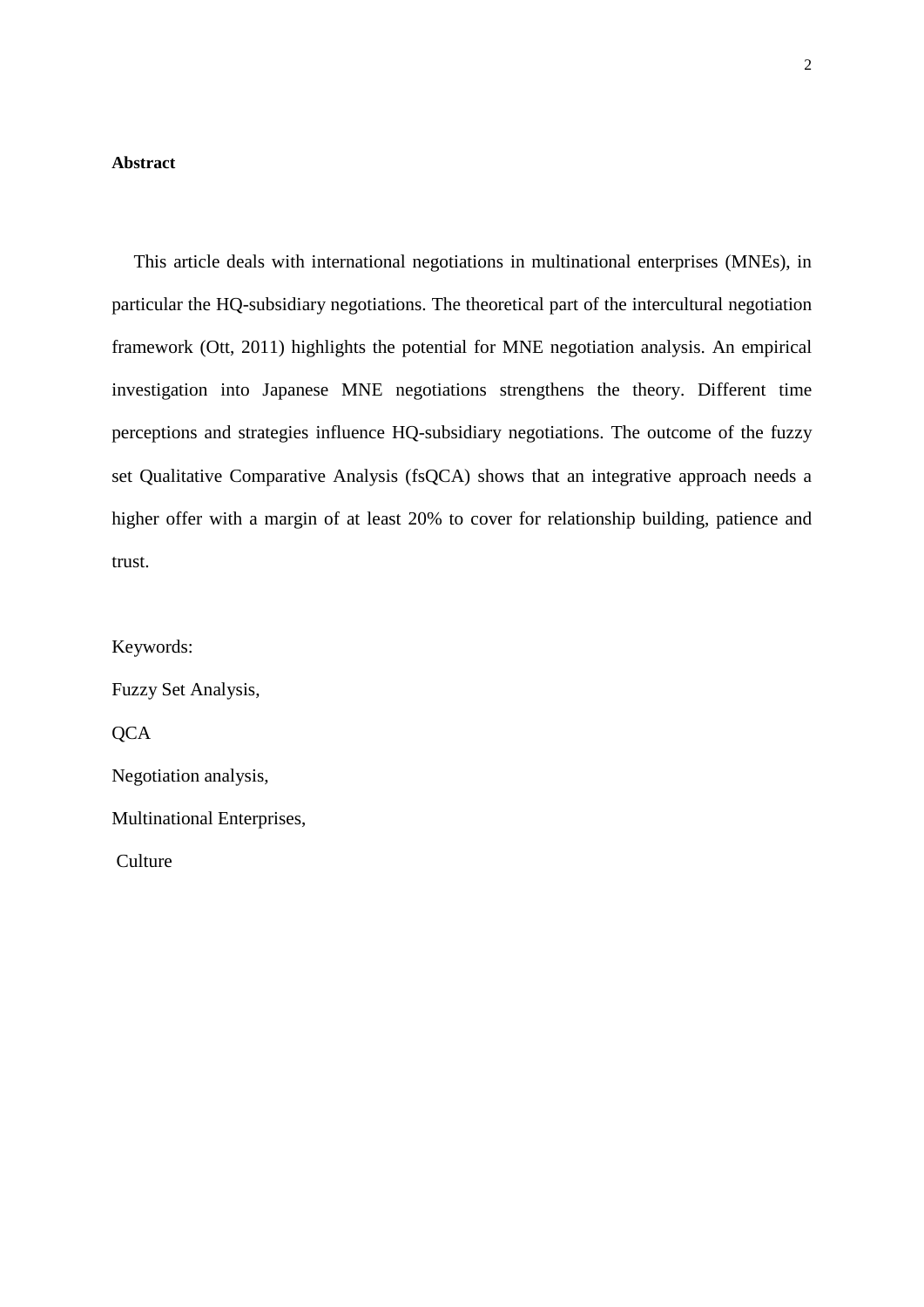## **1. Introduction**

Many international negotiations fail, and when they succeed, the relationships which develop could falter later and the origins of the failure may lie in the previous negotiations. A mismatch in understanding basic negotiation patterns of different cultures is often the reason for subsequent failure, as shown in the literature. Salacuse (1999) states that, for Americans, the negotiation ends in a contract, whereas, for cultures from the Far East, the signing of a contract marks the start of a relationship. There is little systematic analysis of the negotiation behavior between MNEs and subsidiaries. This article deals with opening the black box of international negotiations in MNEs and in particular those with Japanese HQs and their subsidiaries.

This article contributes to the literature in two ways. First, the intercultural negotiation framework facilitates the analysis of international negotiation behavior between the headquarters of MNEs and their international counterparts in subsidiaries. Second, the article links theory and evidence. The empirical focus upon Japanese MNE executives regarding their international negotiation experience gives a fascinating insight into the workings of Japanese MNEs (Tokyo HQ – international subsidiaries). To ensure confidentiality and adjust to a small number of cases (Ragin, 2000), fuzzy set Qualitative Comparative Analysis (fsQCA) combines an in-depth understanding of ethnographic interviews with a quantitative approach. The theoretical analysis and the empirical investigation provide scientific evidence for the relevance of the initial offer to anticipate a cooperative strategy, and in this way contribute to knowledge about negotiations within MNEs headquartered in the Far East. Furthermore, combining negotiation analysis with a fuzzy set Qualitative Comparative Analysis shows potential for further research.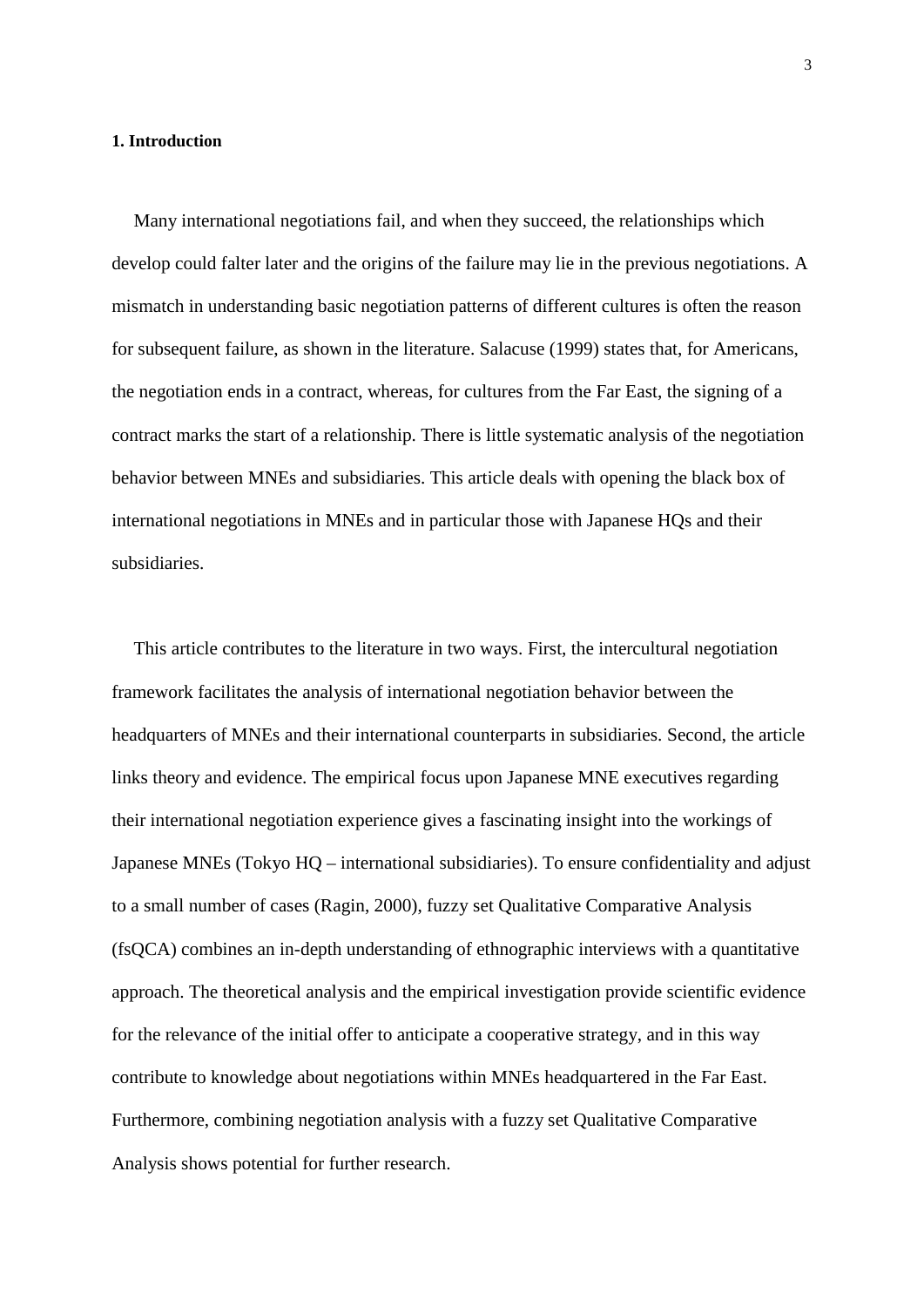#### **2. Negotiating in Multinational Enterprises (MNEs)**

Negotiation analysis in an organizational context is relatively young (Putnam, 2004) and would need more focus on multinational enterprises, since social interactions, negotiations and contracts are intertwined in organizations.

## 2.1. International Negotiation Analysis in Multinational Enterprises

An analysis of international negotiations in MNEs needs to consider the specific nature of MNEs compared to other forms of organization (Harzing and Sorge, 2003). Harzing and Sorge (2003) highlight that internationalization strategies are overall concepts of extending operations from domestic base to other countries as well as practices of corporate control in different cultural contexts in subsidiaries influence MNE negotiations. MNEs in the USA, Europe and Japan have different modes of control and ways of communicating, organizing and negotiating. Differences in mental models (Liu, Friedman, Barry, Gelfand, and Zhan, 2012) affect intercultural negotiations in MNEs. The specifics of negotiations within a reactive MNE (with headquarters in a reactive country such as Japan, Korea and China) require further exploration.

The research questions derive from the negotiation literature and the specifics of the MNE context: *How do the MNE negotiations come to a collaborative outcome in light of differences between HQ and subsidiary cultures? Why do Japanese (reactive) MNEs include higher margins in their initial offers in negotiations?*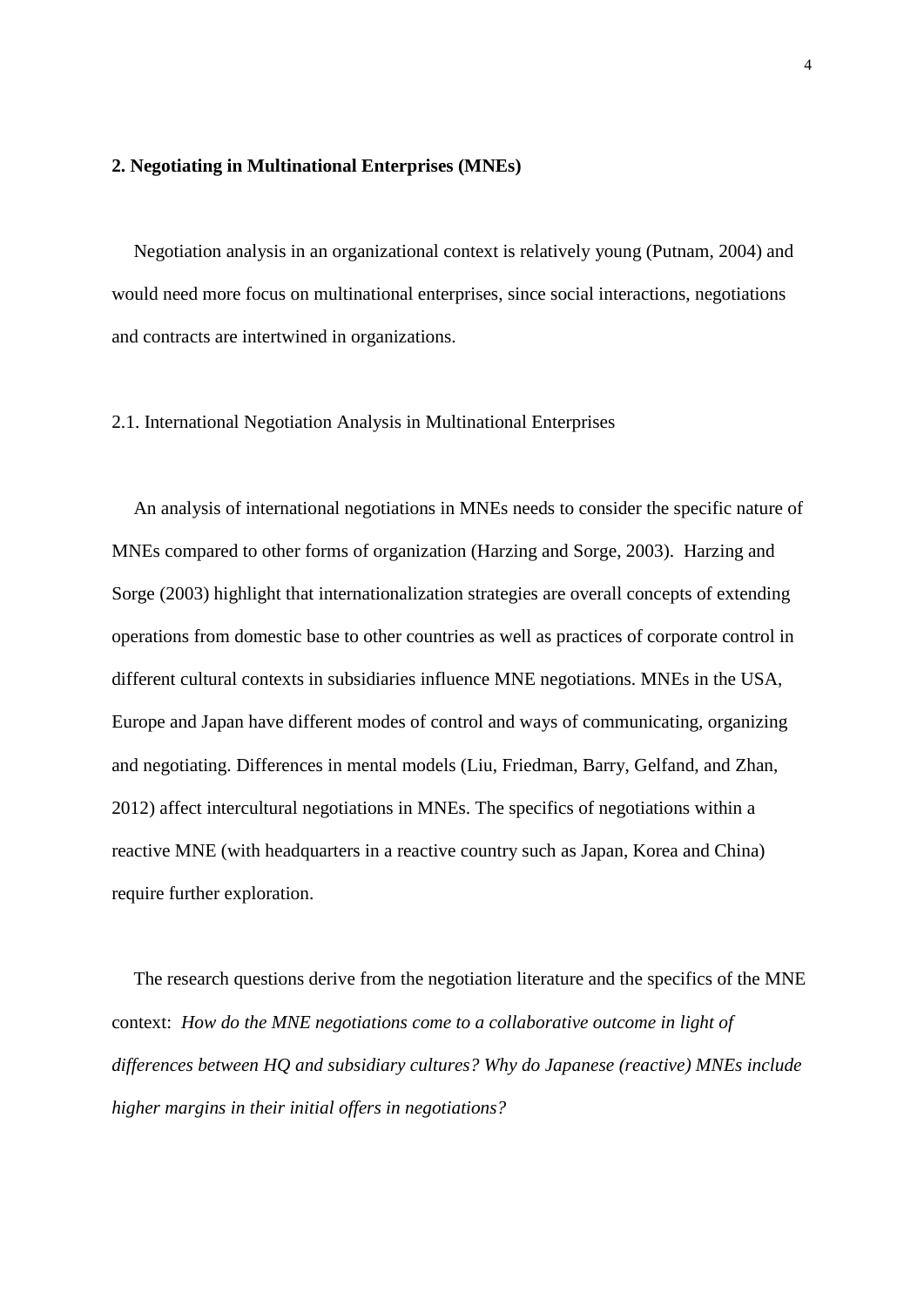#### 2.2. Intercultural negotiation framework and the reactive negotiator

Distinct from previous frameworks, Ott (2011) proposes a game theoretical framework for different cultural negotiation styles in order to highlight co-operation and conflict that relate to activity types (linear-active, multi-active and reactive negotiators - LMR). This approach emphasizes the likely clash of cultures in nine scenarios. Ott (2011) uses Buyer-seller experiments to support the analysis. To evaluate this framework further for organizational situations, cooperation and conflict between specific cultural combinations are of particular interest. HQ-subsidiary negotiations provide a research setting to study how the relationship between a reactive MNE and LMR subsidiary develop and unfold.

Ott (2011) connects cultural differences in bargaining behavior to the range of the initial offer. She shows that the players' strategies relate to the frequency of rejection and the valuation of time. The properties of the model comprise the linear-active, multi-active and reactive type of player:

(a) The linear-active player has a short-term perspective  $\delta_L \rightarrow 0$ . The player poses a concession with a short delay and the costs of bargaining  $c<sub>L</sub>$  are low due to the short time horizon. Acceptance and rejection lead to the end of the game either with agreement or breakup.

(b) The multi-active player has a medium length term orientation  $\delta_M \rightarrow 1$ . The bargaining costs are high c<sub>H</sub>, and the length of negotiations is longer than with the linear-active player.

(c) The reactive bargaining type has a long-term perspective  $\delta_R \rightarrow 1$ . The delay between offers can be long  $\Delta \rightarrow 1$ . The bargaining costs are high c<sub>H</sub>(t), and outside options are relevant even after acceptance  $t = \{0, \infty\}$ .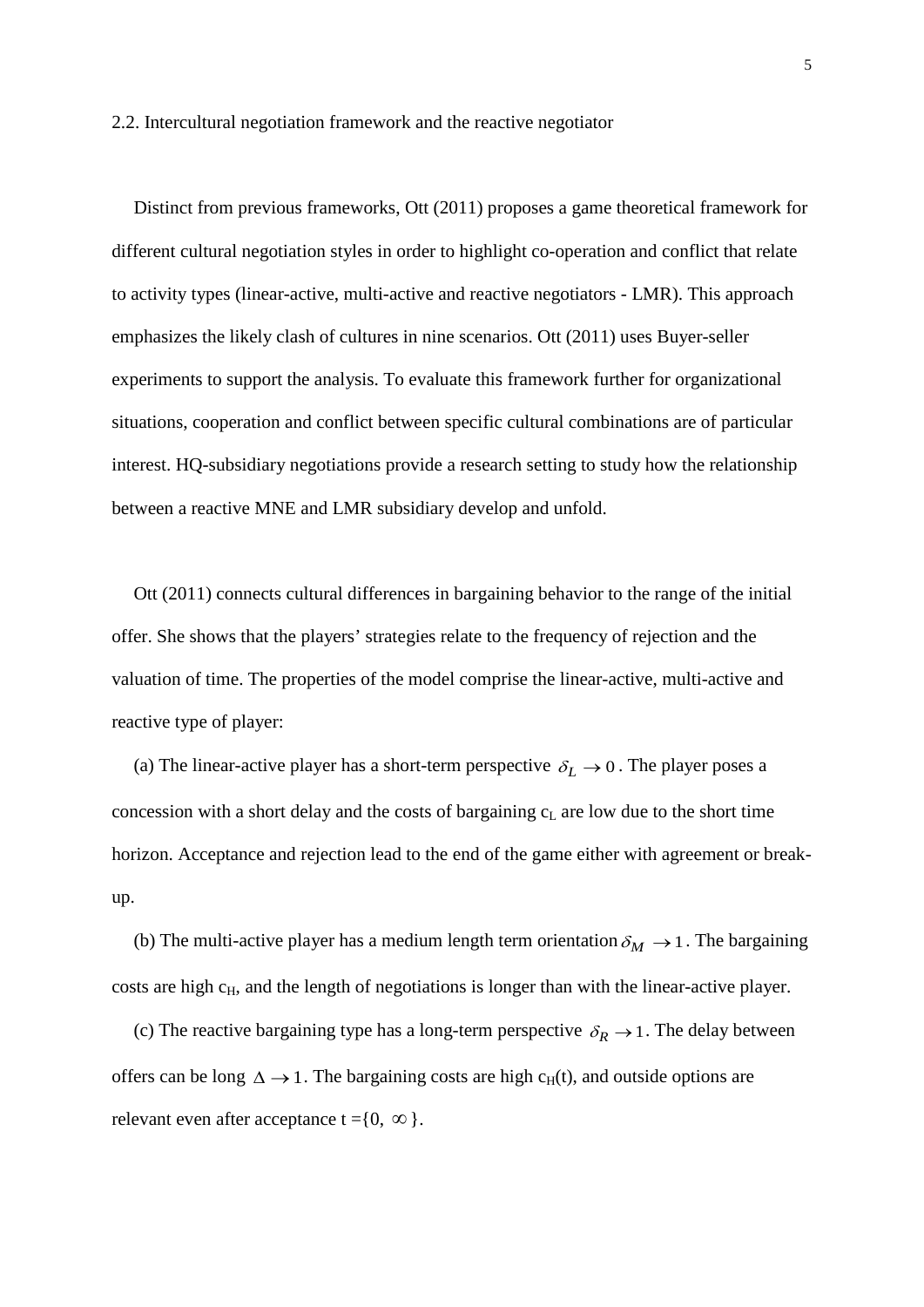This article offers a new perspective by using a MNE HQ-subsidiary setting in table 1 below, instead of nine buyer-seller scenarios (Ott, 2011). The payoffs are MNE (HQsubsidiary) utility functions  $U(\delta_i) = p(\delta_i) - c$ , i=[L,M,R].

## Table 1 here

The international negotiation analysis combines the constructs of a negotiation process with the cultural types of the negotiators in an MNE. Figure 1 below positions the MNE headquarters of a reactive cultural background and the respective subsidiary in order to show the cultural influence on negotiation style, strategy and outcome. The negotiation style in case of a reactive negotiator will be patient, win-win- and trust-oriented. The time horizon contributes to the cooperation and conflicts in terms of initial offers, negotiation strategy (costs, length), concessions, disagreement and cooperation.

## Figure 1 here

## 2.3. International Negotiation Analysis of Reactive MNEs

The correlation between the trust building, patience, win-win strategy approach and the length of negotiations of reactive negotiators is in contrast to a short-term or haggling approach. This strategic approach for a MNE setting shows the complexities when the analysis adds the cultural negotiation strategies to the equation. In the context of MNE negotiations, the focus is on reactive types either as HQ of an MNE or as host of an MNE in a negotiation.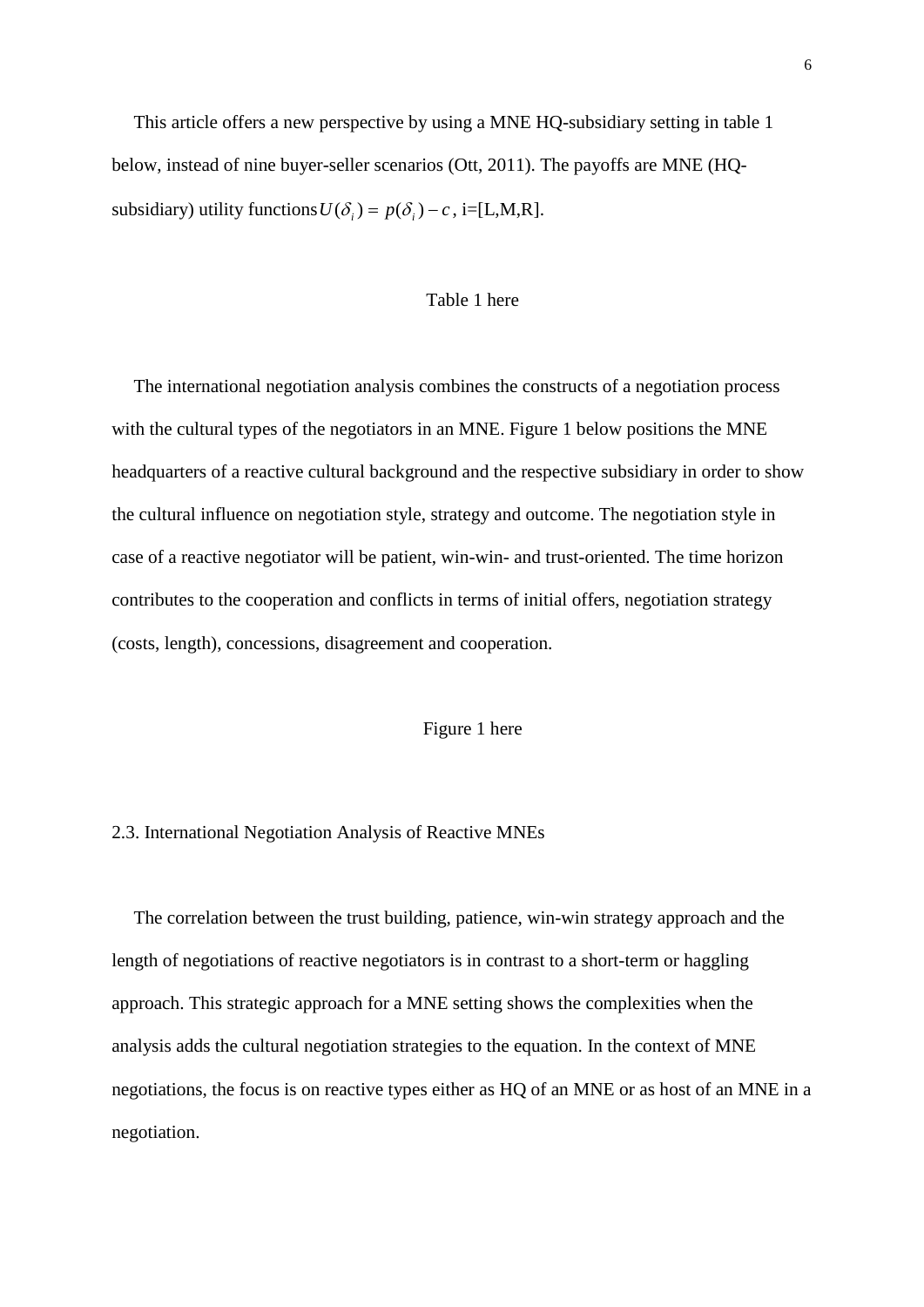The Japanese HQ sends their managers to the subsidiaries (Harzing and Sorge, 2004) in a country of predominantly linear-active (USA), multi-active (Middle East) or reactive (Far East) employees. The following figure 2 shows the moves of the players and the strategic options for the players.

## Figure 2 here

The diagram above shows the initial proposal of the MNE HQ player and the reaction functions of the host player and then the move of the MNE player as a reaction to the second player. The time in the negotiation is on the x-axis and the proposals/offers are on the y-axis. The concessions and the negotiation process over time reflect the bargaining process between different cultures. The agreement points and the out-of-equilibrium paths for the three types of negotiators with a reactive HQ visualize the cooperation and conflict.

The negotiation analysis for a reactive HQ and linear-active, multi-active or reactive subsidiaries shows that at time  $\delta_L$  the linear-active host will accept a proposal of the reactive HQ, whereas it takes  $\delta_M$  time for a multi-active to accept a reactive proposal. The equilibrium of two reactive negotiators shows how long it would take to build up trust for an acceptable proposal. The first proposition deals with these paths:

*Proposition 1:* If a reactive MNE HQ makes the initial offer with a margin of x% to include the coverage of the bargaining horizon, then the cultural values of the host will lead to a dynamic bargaining process with pre-mature acceptance (linear-active), break-down of negotiations (multi-active) or equilibrium (reactive).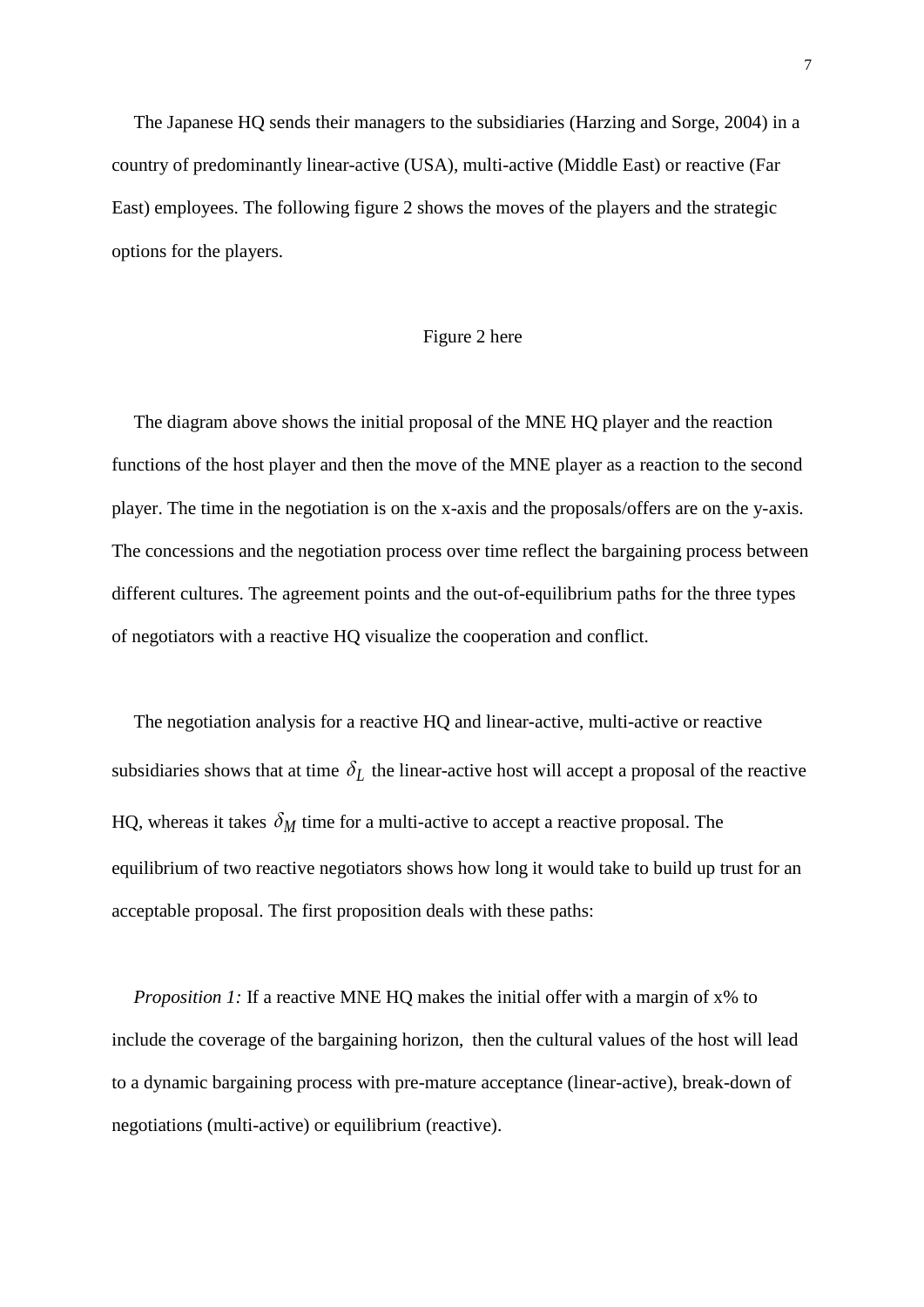For linear-active and multi-active subsidiaries, the initial proposal of a reactive HQ does not fit to their private values for the bargaining process. The reactive player will not reject due to losing face, but will delay the bidding process. It is too costly for the linear-active to continue when the margins do not cover the longer time horizon. The multi-active host will have a longer horizon than the linear-active, but will make more concessions and negotiate more emotionally than the reactive, with potential for conflict. In an organizational context, players can re-negotiate in these scenarios.

*Proposition 2:* If the subsidiary moves first in a host-offer game, then the reactive MNE will need to hold out in order to build up trust in an integrative approach as a signal to the hosts. It pays off to adapt to an international strategy for win-win solutions.

These propositions highlight the international negotiation patterns for the empirical investigation and fuzzy set QCA.

#### **3. Methodology**

Interviews give insight into the depth of reactive negotiation patterns in Japanese MNE to discover hidden processes. HQ-subsidiary negotiations provide a bigger picture of strategies and outcomes. Each interviewee delves into a long negotiation experience and shares hardest negotiation, bargaining strategies and height of initial offers with the interviewer. The fuzzy set Qualitative Comparative Analysis determines the cross-case analysis and the robustness of the results. The set theoretic approach provides a tool to analyze small-N cases and derives insights for the in-depth analysis of complex negotiations.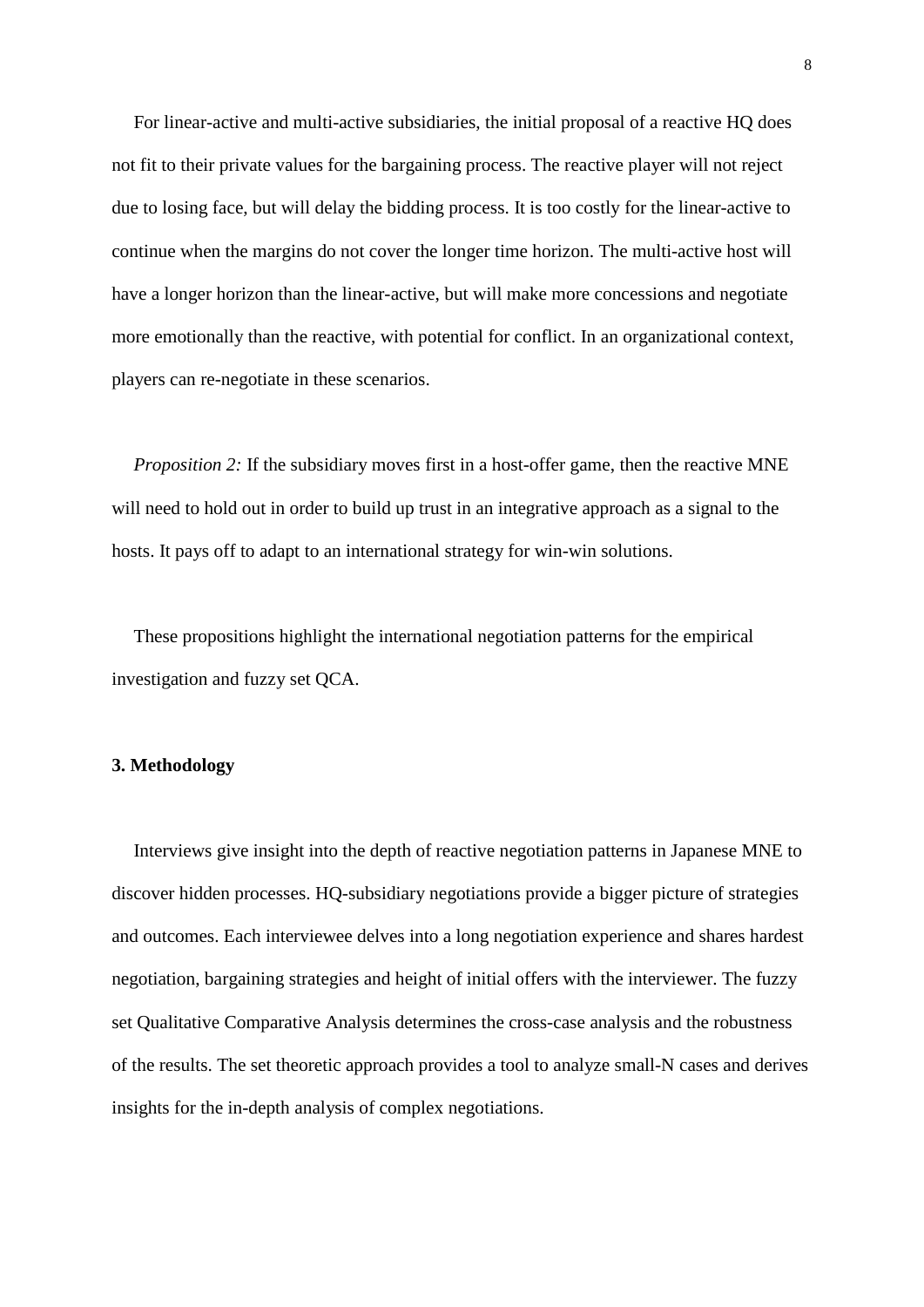#### 3.1. Sample and data collection

The participants are senior executives with experience as negotiators at the various functional and hierarchical levels in the HQ and subsidiaries. 22 participants from the HQ and subsidiaries make up 16 cases of HQ-host negotiators and 6 cases from host-HQ perspectives. The research process addresses the difficulty of getting access to sensitive data in a Japanese MNE. An interviewer from within the firm opens up information channels and supports trust-building with an ethnographic style interview. The majority of MNE managers abroad are Japanese, and their subsidiaries are in the USA (linear), UK, Germany (linearactive), France, Italy (multi-active) and China (reactive). The research considers the cultural background in two questions about the interviewees' original and target culture: a) where the respondents were coming from and b) in which country they are working. Japanese MNEs mostly send their own staff into their subsidiaries on a managerial level. This observation is relevant for the way the cultural and learned behavior unfolds. To keep the organizational culture constant is important and, therefore, the case analysis is in one MNE to study the cultural activity types, *ceteris paribus*.

The participants answered questions connected to the framework (Ott, 2011) and highlighted the importance of international negotiations, their hardest negotiations, their strategies, the height of initial proposal  $(+5\% -10\%; +10\text{-}20\% \text{ or } +50\%)$  and whether they use emotion, logic or patience.

The coding of the answers transfers the theoretical constructs and questions into the following conditions for the fuzzy-set Qualitative Comparative Analysis (fsQCA):

a) Adaptation to an International Strategy compared to domestic negotiations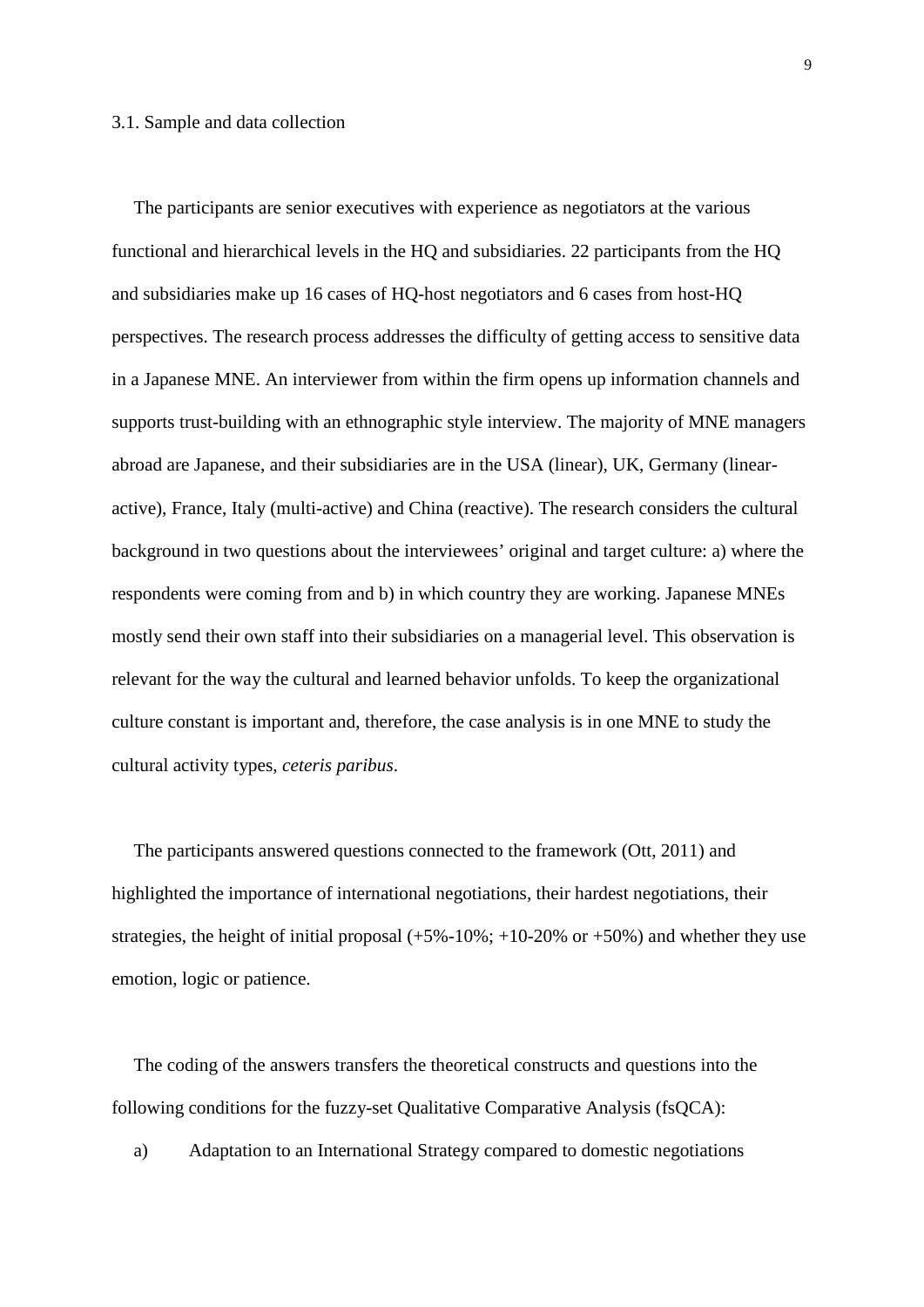- b) Win-Win Strategy
- c) Patience as a Strategy
- d) Initial Offer Outcome correlation

The data of the cases are anonymous. The cases represent the influence of culture from a home and host country perspective. This classification goes both ways as there are managers who grew up in the USA, Germany, Belgium and China and who now work for this MNE in the subsidiaries.

## 3.2. Fuzzy Set Analysis

Fuzzy-set Qualitative Comparative Analysis (fsQCA) based on Ragin (1987, 1997, 2000, 2008) is ideal to show the causal effects between first offer, strategy, bargaining process and patience. This method combines qualitative and quantitative methodology to improve the analysis of cases with small-N or large-N numbers. Geckhamer (2011) and Kvist (2007) use fsQCA to analyze and classify types. Woodside et al (2011) and Woodside and Zhang (2013) use it for consumer behavior and provide new insights into behavioral issues. The results of recent articles (Geckhamer, 2011, Kvist, 2007; Pajunen, 2008; Schneider, Schulze-Bentrop and Paunescu 2010) show the strength of a configurational approach. Palmer (2006) emphasizes that qualitative methods are appropriate for those dimensions of organizational behavior which researchers find difficult to measure and that rigorous protocols now exist for conducting qualitative research (Ragin, 2000). Davis, Morrill, Hayagreeva and Soule (2008) similarly suggest that fsQCA may help generate knowledge of the organization of information and people across time and space.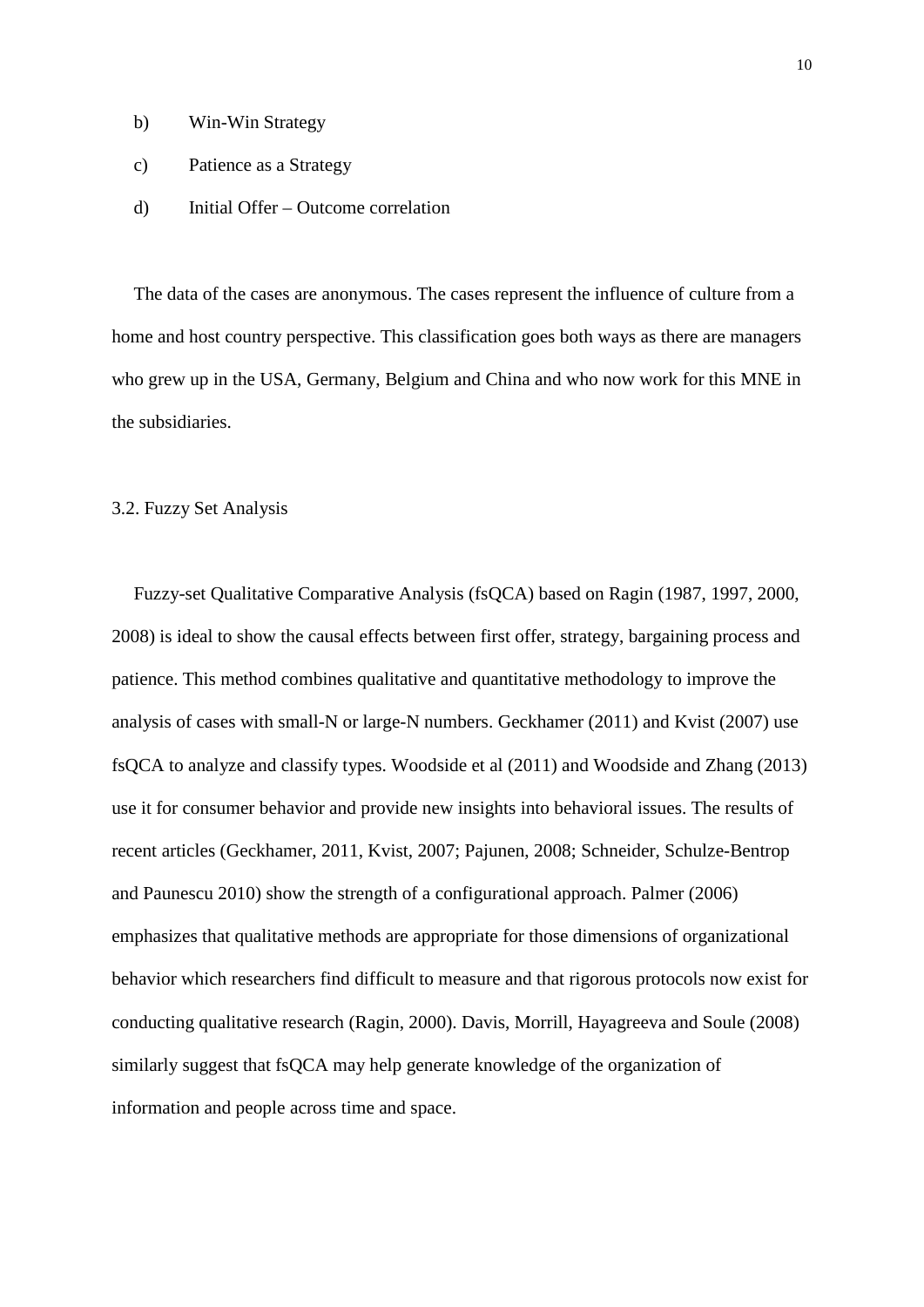In international business, Pajunen (2008) and Schneider et al (2010) use fsQCA for investigations into the institutional side of foreign direct investment and institutional capital of high-tech firms with regard to export performance. These insights into fsQCA strengthen the analysis of the negotiation model of MNE HQ-Subsidiary relationships. The configuration of cultural types in Japanese MNE negotiations fits into the fsQCA approach.

#### 3.3. Calibration of conditions and outcome

The calibration of the responses of the interviews into fuzzy set properties and conditions follows in the next step. The table below shows the classification of the conditions into the membership of the sets  $\langle 0.25; 0.25 \rangle$  to 0.55; 0.55 to 0.8 and 0.8>). The break-points show whether the condition belongs to an empty set  $\langle 0.25 \rangle$  to a medium 0.25 to 0.55; 0.55 to 0.8 or to a full set 0.8>, as appropriate for a fuzzy-set approach.

## Table 2 here

The answers of the interviews belong to cases of negotiation behavior and show the degree of the membership in a set of each condition. The conditions reflect the coding of the interviews. Geckhamer (2011) emphasizes that cases with strong membership in a configuration are the most relevant consistent and inconsistent cases. The coverage relates to the overlap of the conditions of the joint sets. Consistency and coverage help the interpretation of results (Ragin, 2008; Greckhamer, 2011). Therefore, the consistency measure should be close to 1 to enable inferences that a subset exists, indicating that all cases that share a condition also share the outcome. The consistency benchmark is 0.90 for necessary and sufficient condition (Greckhamer, 2011) which is higher than Ragin's (2006)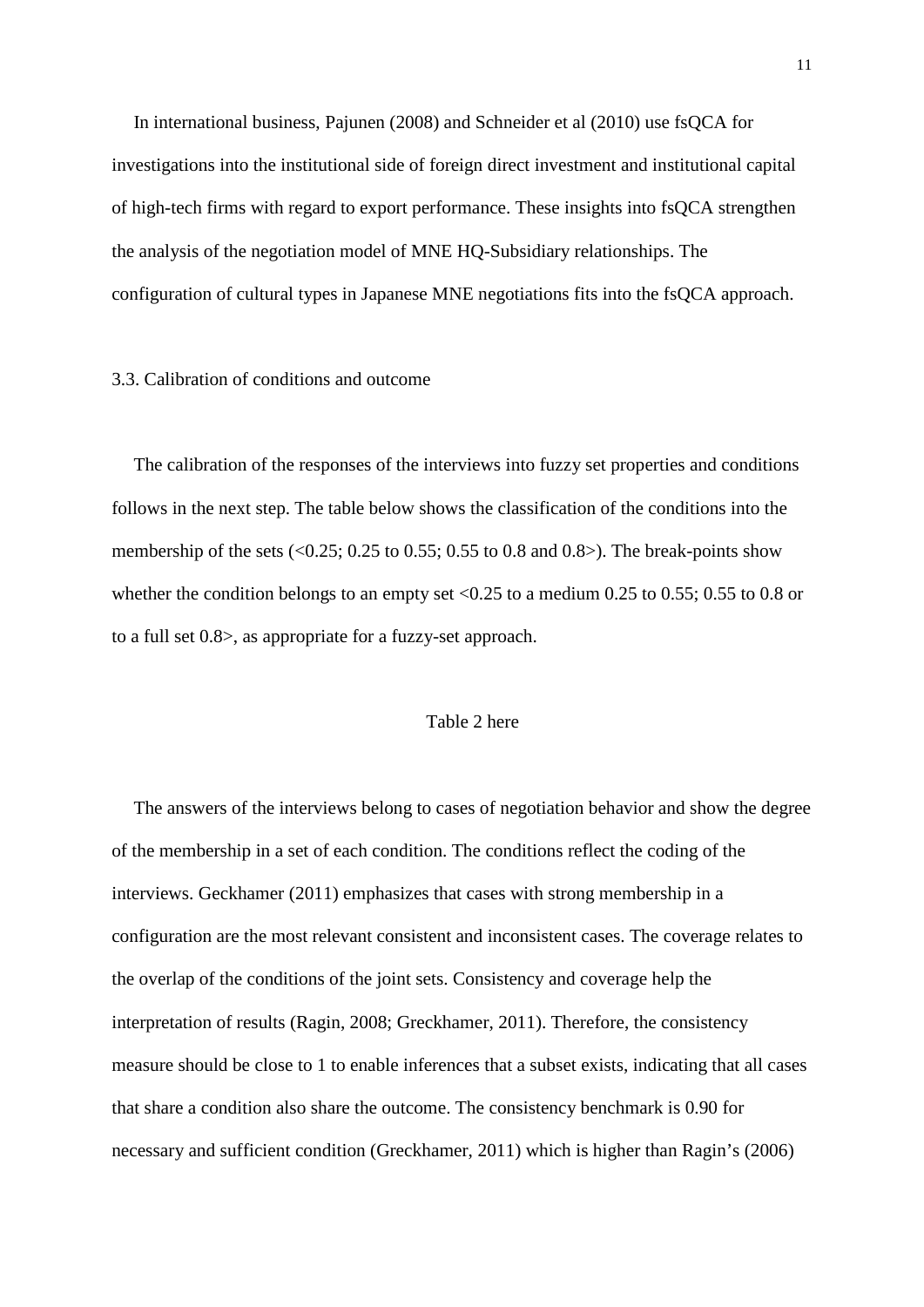consistency benchmark of 0.85. Raw coverage is the overall coverage of a combination that may overlap with other combinations and should be below 0.50.

## **4. Results**

## 4.1. Qualitative Results

It is notable that, in the cases of negotiations between the Japanese HQ and cross-cultural subsidiary, the HQ-subsidiary negotiations feature patience, listening, collaborative strategies and consensus (see direct quotes below):

When we had a consensus built a scheme of global organization together with US, EU, Japan and Asia. I tried to understand mutual power-balance and our thought, led them to desirable meeting point (C12 Japan/USA)

Almost all negotiations seem quite hard in the beginning, however, reasonable logic, consistency and good faith can solve almost every very tough looking negotiation.(C13 Japan/USA, France, Italy)

Extreme 'Patience' is important. I started higher offer, but finally reach agreement that is close to counterpart. (Case 9 Japan/Singapore)

When you do not fully understand the view of the other party, then listen, ask open question, create atmosphere where they speak, open up, further facilitate the discussion (C 20 Germany, USA/Japan, USA).

#### 4.2. FsQCA Results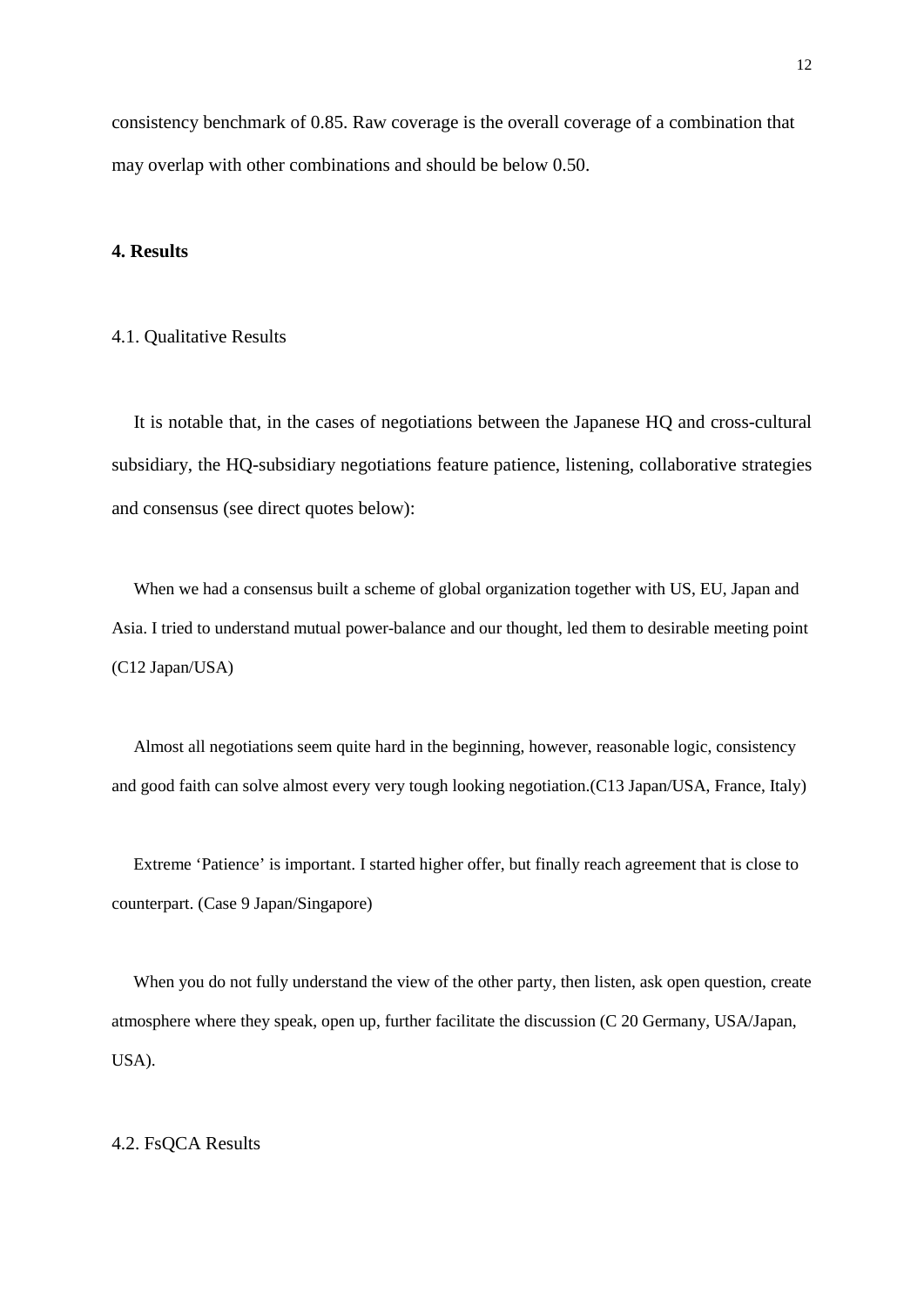In line with previous research (Ragin, 2006; Pajunen, 2008; Schneider et al. 2010), the causal conditions (INTSTRAT, WINSTRAT, PAT) are necessary conditions for the outcome, first offer (FOFFREA). Table 3 below shows the outcome. The consistency and raw coverage levels are significant.

#### Table 3 here

With the 'First Offer including 20% margin' as an outcome, there is a high consistency of 0.96. A high consistency measure (score between 0.91 and1) means that a condition or a combination of conditions is necessary or almost always necessary (Ragin, 2006). The model considers the first offer as dependent on adaptation to an international strategy, win-win strategy and patience, such that first offer  $= f$  (patience, int. strat, win-win). Both the HQ-Subsidiary and the Subsidiary-HQ negotiations need this approach.

*Truth table Analysis.* The truth table analysis shows consistency of 0.86 and coverage of 0.80 as a logical remainder with intermediate, parsimonious and complex solution. These strong results show clear evidence that 'adapting to an international strategy' is necessary for the outcome. The truth table analysis reveals higher consistency for the negation of win-win (0.9) and the negation of patience (0.96) leading to an overall consistency of 0.87 when adopting an international strategy.

Table 4 here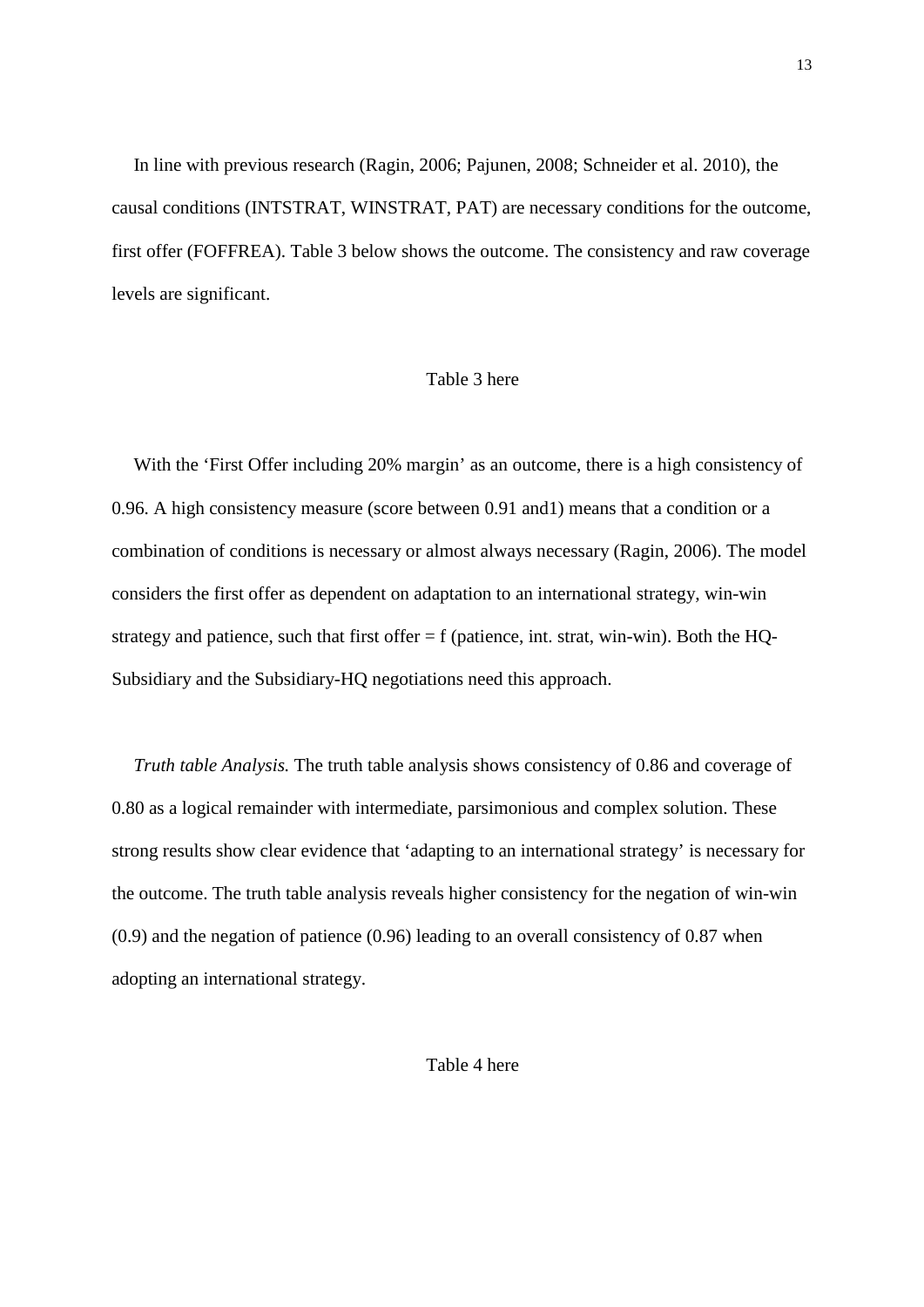*Empirical importance.* Ragin (2006) suggests the use of raw coverage and unique coverage to assess empirical importance. Schneider, Schulze-Bentrop and Paunescu (2010) show in their findings that raw coverage refers to the size of overlaps between the causal condition and the outcome sets. Additionally, their analysis uses unique coverage to control the overlapping explanations by partitioning the raw coverage.

The total coverage of all causal paths is 0.8. Most of the outcome is covered with the causal paths. In Japanese MNEs, negotiators use the reactive strategy to adapt to the counterpart in both HQ-Subsidiary and Subsidiary-HQ negotiations. The analysis suggests that the negations of win-win (WINSTRAT) and patience (PAT) are relevant when negotiators adopt the international strategy or when Japanese management adapts to an international strategy.

*Necessary conditions.* Regarding the necessary conditions, the causal conditions show that the combination of all three conditions is necessary (0.96), and WINSTRAT in combination with INTSTRAT are necessary conditions for the outcome of a reactive first offer  $(+20\%)$ .

#### Table 5 here

The joint set of all conditions - win-win, international strategy and patience - has very high consistency (0.96) and coverage (0.53) levels. The joint sets of two conditions, especially international strategy with patience and win-win with international strategy, have high levels of consistency (0.90 and 0.96, respectively) and coverage (0.61 and 0.58, respectively). Figure 3 of XY-plots for the joint sets with consistency above 0.88 supports the identification of asymmetric relationship for complex causal paths in international negotiations.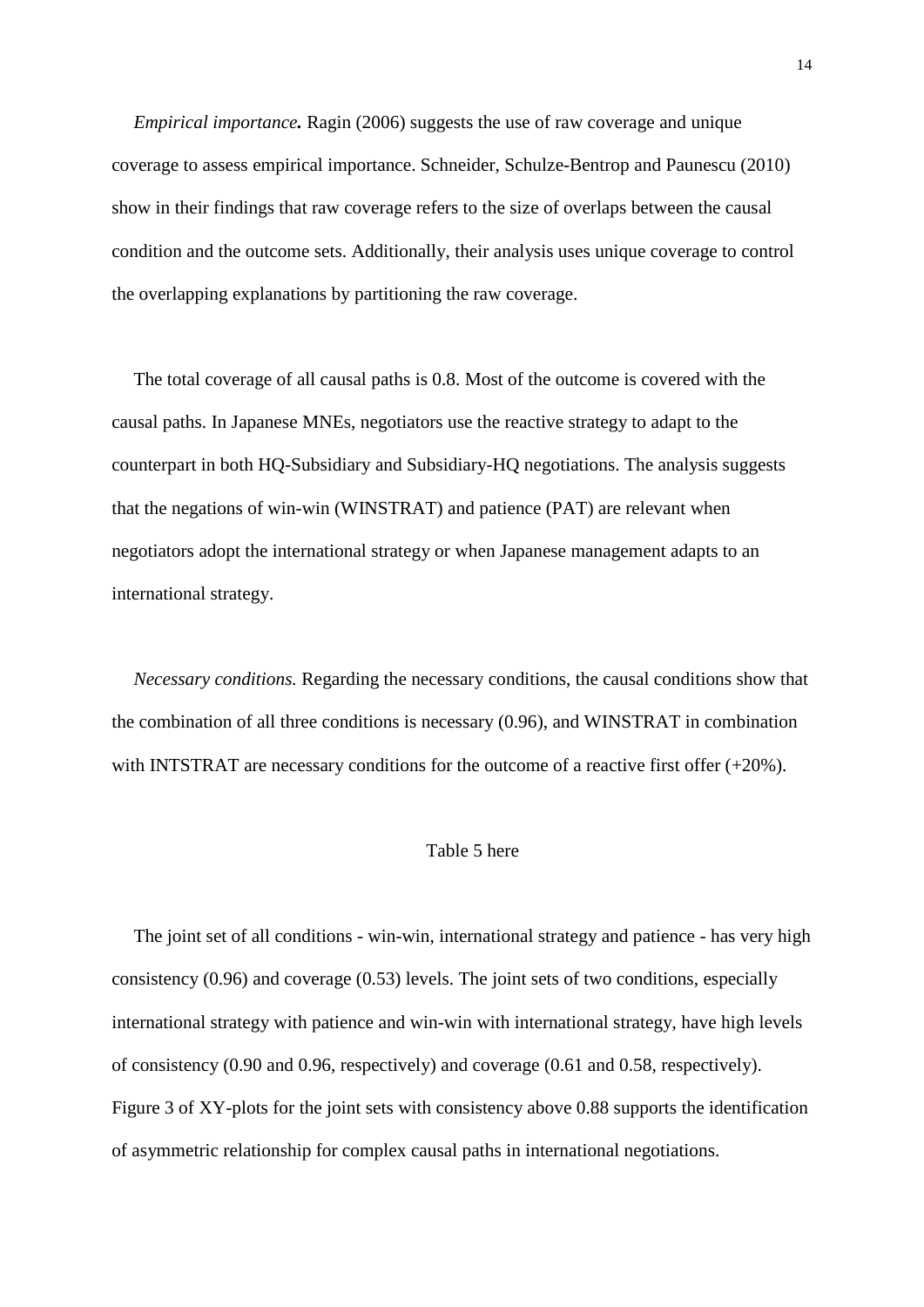## Figure 3 here

If negotiators deviate from a reactive, Japanese style adaptation to other strategies, then the result is a reduction in win-win and patience with implications for the first offer.

## **5. Discussion and Conclusion**

## 5.1. Theoretical Implication

The intercultural negotiation framework (Ott, 2011) provides for a framework for the analysis of MNE negotiations. Insights into the agreement and disagreement points in negotiations in MNEs help the prescription of behavior in MNEs. Theoretically, a collaborative approach in MNEs is supported: an integrative negotiation process, trustbuilding approach and patience tend to reach solutions. Sending Japanese HQ-managers to subsidiaries ensures a more integrative approach and collaborations.

This result shows that when the costs of the bargaining process are higher than the price which a player offers, then the player needs to reconsider a margin to make up for longer bargaining processes. This decision is costly. The short-term perspective of a linear-active negotiator results in pre-mature acceptance at a point when the reactive would continue to negotiate to build a relationship and trust. Finally, the negotiation constructs - first offer, strategy and length of negotiations - lead to a positive outcome when the first offer as reflection of the cultural type includes the margin of 20% to provide the basis for trust, patience, integrative style and cooperation.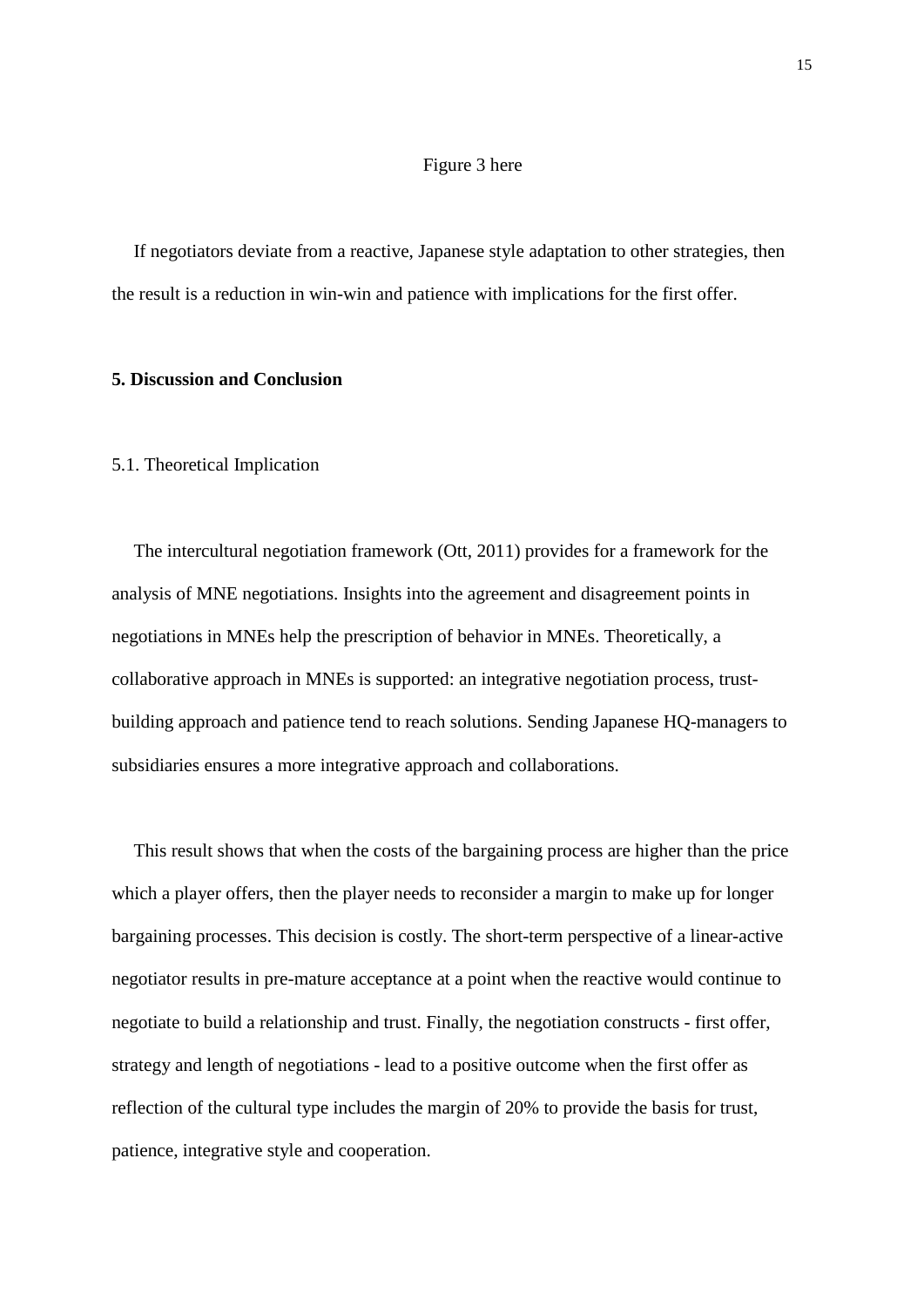## 5.2. Empirical Implications

This article's analysis stresses the importance of patience in international negotiations. The analysis shows the correlation of patience with a win-win strategy and high initial offer. The empirical results support the theoretical framework and show the potential of a cooperative solution as a function of patience, win-win strategy and the adaptation of a player to an international counterpart. The first offer including a margin of  $+20\%$  reflects a longer time horizon.

Of all relevant cases, six cases have a joint set of all conditions with a consistency of 0.96; furthermore there are three cases with international strategy and patience leading to the outcome with a consistency of 0.91. The fsQCA results show that the joint set of patience, international strategy and win-win strategy is necessary and sufficient to lead to an initial offer with a 20% margin. This pattern matches the reactive negotiation approach.

The contribution of this research lies in empirical evidence supporting the theoretical analysis that reactive cultures will hold out longer to cover their costs of relationship-building with a higher initial offer. Negotiators from cultures who do not accommodate to a reactive approach do not have their bargaining costs covered and are much more likely to be impatient and to pre-maturely end otherwise successful negotiations.

The article uses data of HQ-subsidiary negotiations in a Japanese MNE. Such data are usually difficult to get access to. The analysis of these data with fsQCA supports the proposed theory. A long-term orientation, a cooperative approach and a high first offer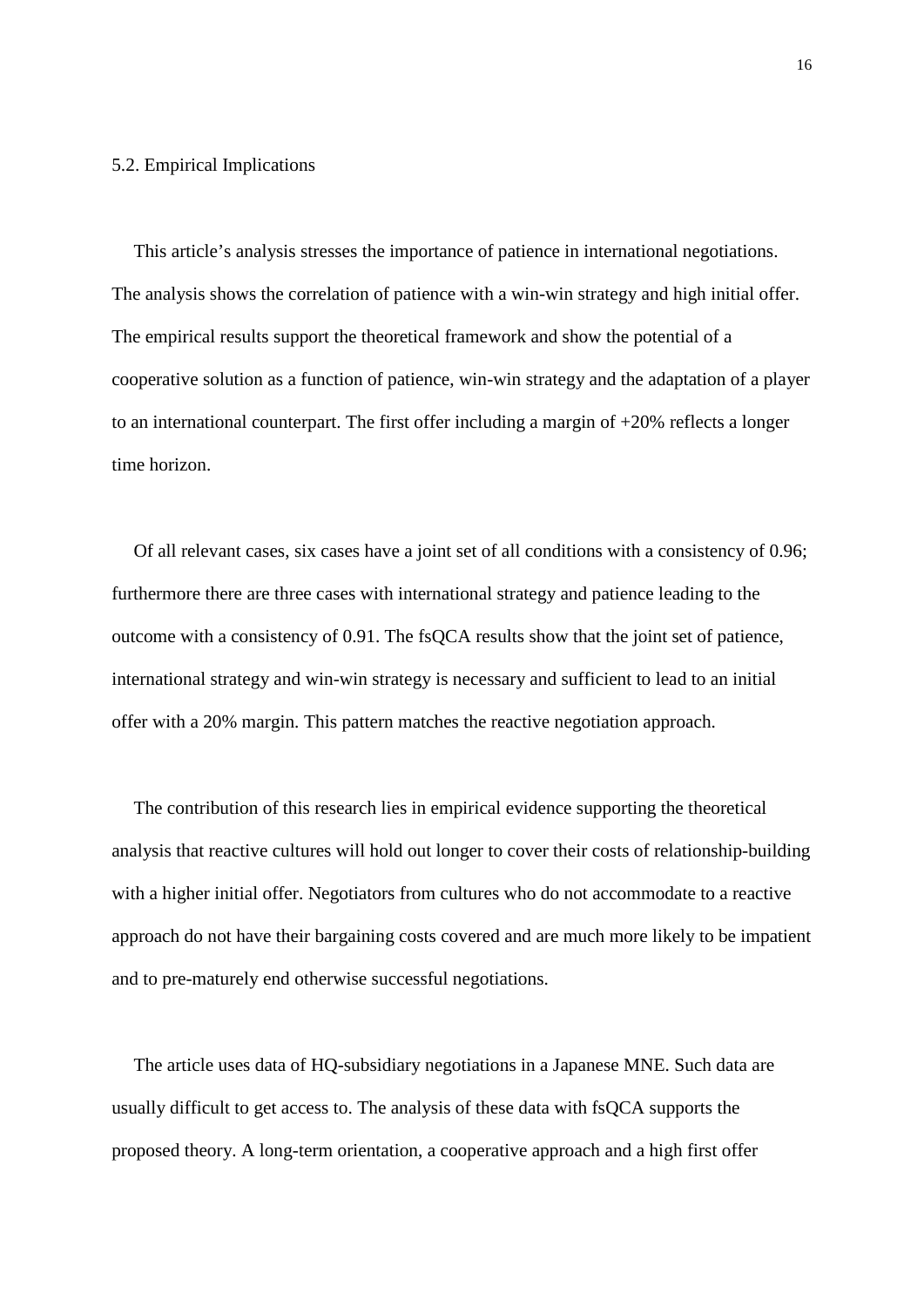clearly lead to a cooperative outcome of international negotiations in a reactive-dominated MNE environment. These results can support and lead to a better understanding in international negotiations with different cultural types.

Negotiation analysis and fuzzy set QCA show that they can scientifically test international negotiation behavior in an organizational context of MNE interactions and negotiations.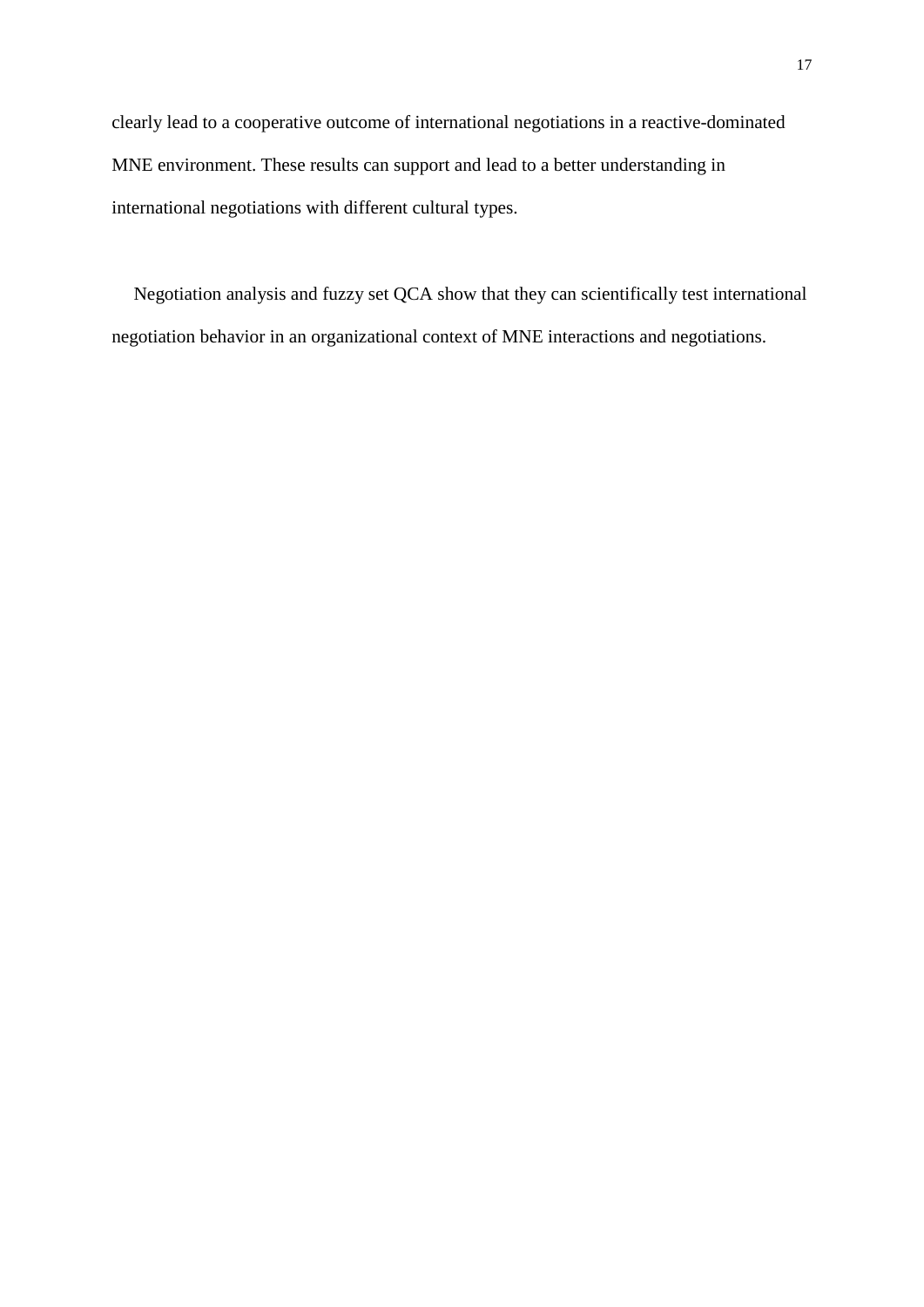## **References**

- Davis, G.F., Morrill, Hayagreeva, R. & Soule, S.A. (2008). Introduction: Social movements in organizations and markets, *Administrative Science Quarterly*, 53, 389-394.
- Geckhamer, T. (2011). Cross-cultural Differences in Compensation Level and Inequality across Occupations: A Set-theoretic Analysis, *Organization Studies*, 22, 85-115.
- Graham, J.L. (1987). *A theory of interorganizational negotiations,* Research in Marketing 9, Greenwich, CT: JAI Press.
- Graham, J.L., Mintu, A. & Rodgers, W. (1994). Explorations of negotiation behaviour in 10 foreign cultures using a model developed in the United States, *Management Science* 40, 72-95.
- Harzing, A.W. & Sorge, A. (2003). The relative impact of country of origin and universal contingencies on internationalization strategies and corporate control in Multinational Enterprises: Worldwide and European perspective, *Organization Studies*, 24(2), 187-214.
- Kvist, J. (2007). Fuzzy set ideal type analysis. *Journal of Business Research*, 60, 474-481.

Lewis, R. (2006). *When cultures collide*, London: Nicholas Brealey Publishing.

- Liu, A.L, Friedman, R., Barry, B., Gelfand, M. & Zhan, Z-X. (2012). The Dynamics of consensus building in intracultural and intercultural negotiations, *Administrative Science Quarterly*, 57, 269-304.
- Ott, U. F. (2011). The Influence of Cultural Activity Types on Buyer-Seller Negotiations A Game Theoretic Framework for International Negotiations, *International Negotiation,* 16(3), 427-450.
- Pajunen, K. (2008). Institutions and inflows of foreign direct investment: a fuzzy set analysis, *Journal of International Business Studies*, 39, 652-669.
- Palmer, D. (2006). Taking stock of the criteria we use to evaluate one another's work:ASQ 50 years out, *Administrative Science Quarterly*, 51, 535-559.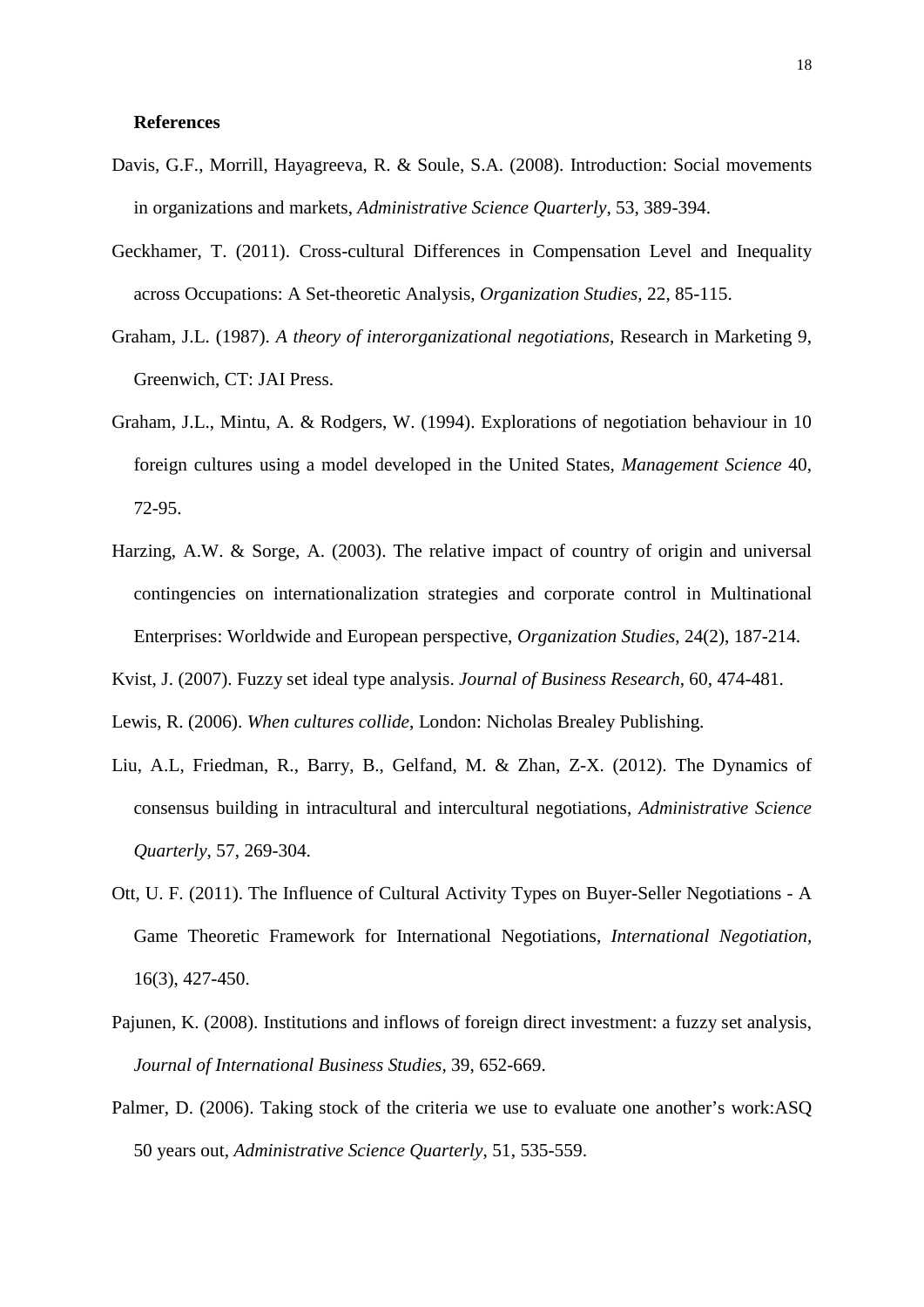- Putnam, L. (2004). Dialectical tensions and rhetorical tropes in negotiations, *Organization Studies*, 25(1), 35-53.
- Raiffa, H. (1982). *The art and science of negotiation*, Cambridge, MA: Belknap.
- Ragin, C.C. (2008). *Redesigning Social Inquiry, Fuzzy sets and beyond*. University Press of Chicago: Chicago and London.
- Ragin, C.C. (2000). *Fuzzy Set Social Science*. Chicago: University of Chicago.
- Ragin, C.C. (1994)*. Constructing Social Research: The Unity and Diversity of Method*." Pine Forge Press.
- Ragin, C.C. (1987). *The Comparative Method: Moving Beyond Qualitative and Quantitative Strategies*. University of California Press.
- Rihoux, B & Ragin, C.C. (Eds). (2009). *Configurational Comparative Methods: Qualitative Comparative Analysis (QCA) and Related Techniques*, Applied Social Research Methods Series, Vol 51.
- Salacuse, J.W. (1999). Intercultural negotiations in international business, *Group Decision and Negotiations,* 8, 217-236.
- Schneider, M. R., Schulze-Bentrop, C & Paunescu M. (2010). Mapping institutional capital of high-tech firms: A fuzzy set analysis of capitalist variety and export performance, *Journal of International Business Studies*, 41, 246-266.
- Woodside, A. Hsu, S.-Y., & Marshall, R. (2011). General theory of cultures' consequences on international tourism behavior, *Journal of Business Research*, 64, 785-799.
- Woodside, A. & Zhang, M. (2013). Cultural diversity and marketing transactions: Are market integration, large community size and world religions necessary for fairness in ephemeral exchanges? *Psychology and Marketing,* 30 (3), 263-276*.*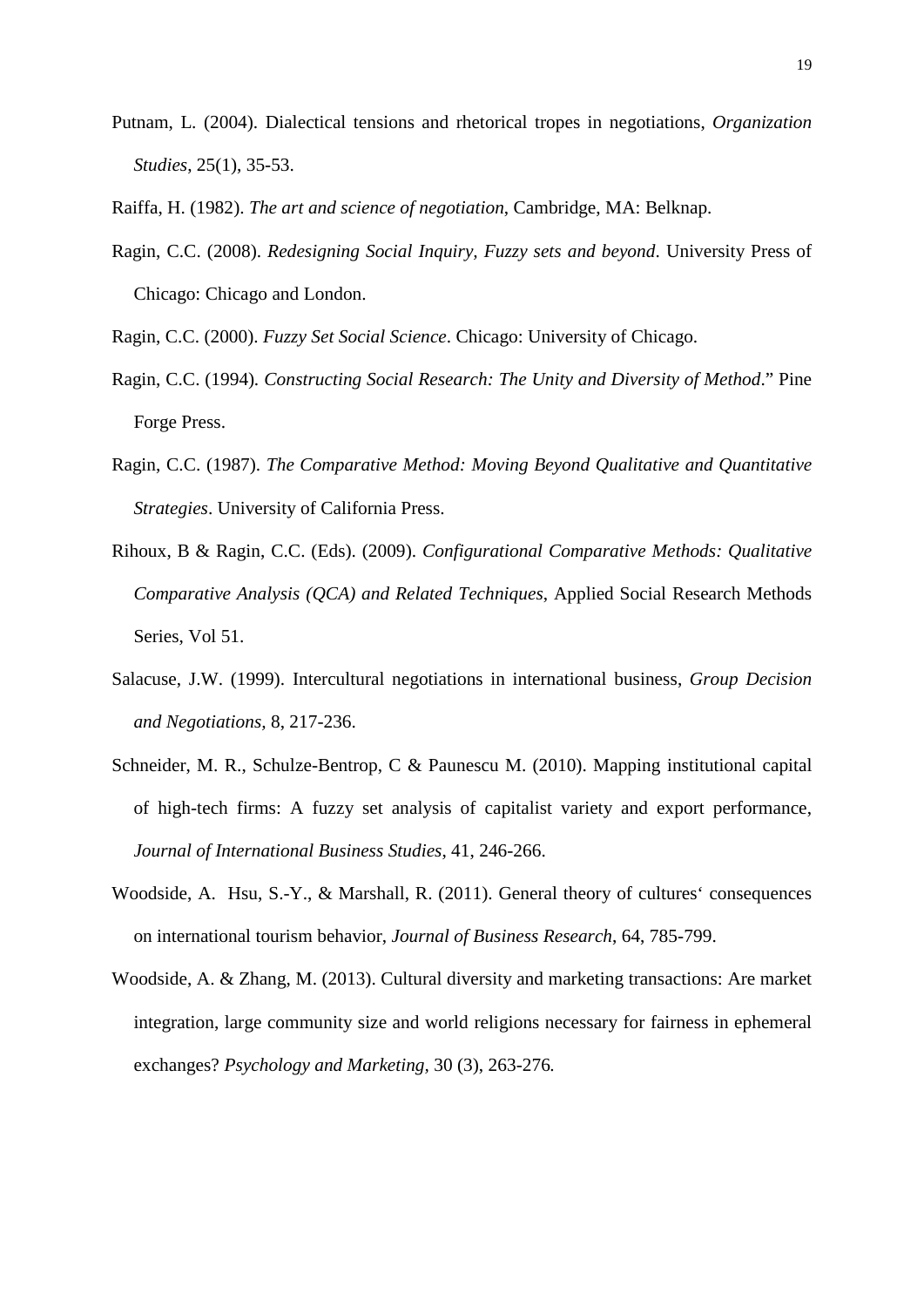## TABLES:

Table 1: Reactive MNE Negotiator with Linear-active and Multi-active counterpart in subsidiaries

| Subsidiary               | <b>Subsidiary (Player II)</b>                                                                                                                                 |                                                                                                                                                                                       |                                                                                                                                                                                            |  |
|--------------------------|---------------------------------------------------------------------------------------------------------------------------------------------------------------|---------------------------------------------------------------------------------------------------------------------------------------------------------------------------------------|--------------------------------------------------------------------------------------------------------------------------------------------------------------------------------------------|--|
| Headquarter              | Linear-active                                                                                                                                                 | Multi-active                                                                                                                                                                          | Re-activeCulture                                                                                                                                                                           |  |
| Linear-active<br>culture | Similar cultural<br>background with<br>refinements<br>Scenario1<br>'Time is Money' -<br>Approach                                                              | HQ linear-active<br>and Subsidiary<br>multi-active<br>Scenario 4                                                                                                                      | HQ linear-active and<br>Subsidiary reactive<br>Scenario 5                                                                                                                                  |  |
| HQ<br>(Player I)         | Example:<br>American<br>HQ<br>German Subsidiary<br>$(U(\delta_{L});U(\delta_{L}))$                                                                            | Example:<br>American HQ-<br><b>Brazilian Subs</b><br>$(U(\delta_L);U(\delta_M))$                                                                                                      | Example:<br>American HQ-<br>Japanese Subsidiary<br>$(U(\delta_{L}); U(\delta_{R}))$                                                                                                        |  |
| Multi-active<br>culture  | HQ multi-active and<br>Subsidiary linear-<br>active<br>Scenario 6<br>Example:<br>Brazilian HQ -<br>American<br>Subsidiary<br>$(U(\delta_u);U(\delta_u))$      | Similar cultural<br>background with<br>refinements<br>Scenario 2<br>'Haggling'-<br>Approach<br>Example:<br>Brazilian HQ -<br><b>Italian Subsidiary</b><br>$(U(\delta_u);U(\delta_u))$ | HQ multi-active and<br>Subsidiary reactive<br>Scenario 7<br>Example:<br>Brazilian HQ -<br>Japanese Subsidiary<br>$(U(\delta_{M});U(\delta_{R}))$                                           |  |
| Reactive<br>Culture      | HQ reactive and<br>Subsidiary<br>Linear-active<br>Scenario 8<br><i>Example: Japanese</i><br>$HQ - American$<br>Subsidiary<br>$(U(\delta_{R}); U(\delta_{L}))$ | HQ reactive<br>and Subsidiary<br>Multi-active<br>Scenario 9<br>Example: Japanese<br>$HQ - Brazilian$<br>Subsidiary<br>$(U(\delta_{R}); U(\delta_{M}))$                                | Similar cultural<br>background with<br>refinement<br>Scenario 3<br>'Building trust'<br>Approach<br><i>Example:</i> Japanese HQ<br>- Finnish Subsidiary<br>$(U(\delta_{R}); U(\delta_{R}))$ |  |

Source: Adapted to MNE relationship from Ott (2011)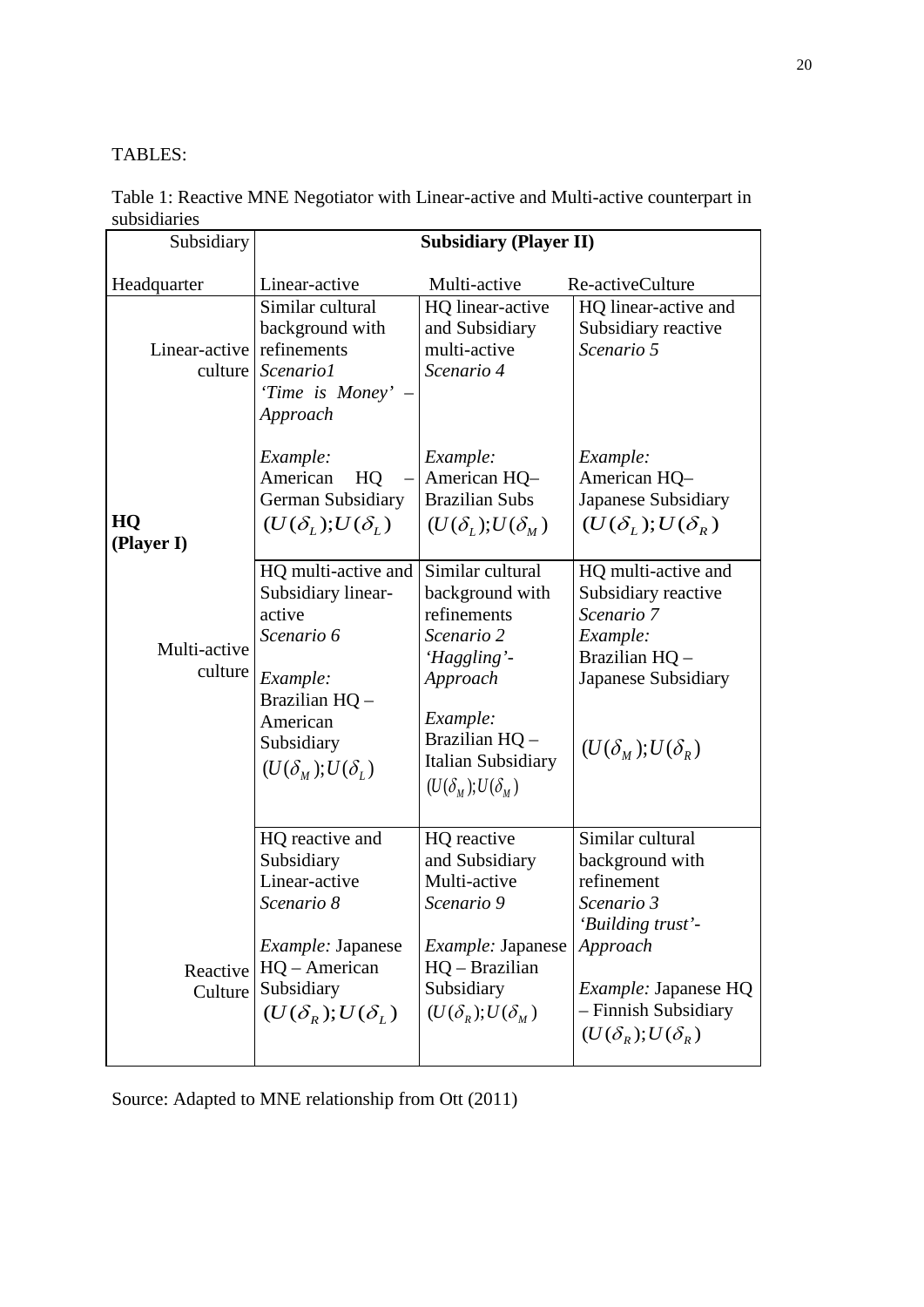Table 2: Break-points for calibration

| <b>Variable</b><br>(and | Definition for coding and Role        | <b>Coding gradations</b> | <b>Breakpoints</b> |
|-------------------------|---------------------------------------|--------------------------|--------------------|
| label)                  | in theoretical model                  |                          |                    |
| Win-win strategy        | The strategy is one condition         | 0 none,                  | 0.25; 0.5; 0.8     |
| <b>WINWIN</b>           | which is a common feature of          | 0.2 flat hierarchy       |                    |
|                         | Japanese negotiation styles and       | 0.5 mid level            |                    |
|                         | the<br>length<br>explains<br>of       | 0.8 hierarchical,        |                    |
|                         | negotiations                          | 1 fully                  |                    |
| Adaptation<br>to        | This part of a reactive style         | 0 none,                  | 0.25; 0.5; 0.8     |
| international           | that<br>the Japanese<br>assumes       | 0.25 collectivist        |                    |
| strategy                | negotiator behaves differently in     | 0.5 mid level,           |                    |
| <b>INTSTRAT</b>         | International negotiations than       | 0.8 individualist        |                    |
|                         | in domestic negotiations              | 1 high                   |                    |
| Patience                | Patience is consequence<br>of         | $0$ none,                | 0.25; 0.5; 0.8     |
| PAT                     | bargaining<br>long<br>Japanese        | 0.2 femininity,          |                    |
|                         | horizon                               | 0.5 mid level,           |                    |
|                         |                                       | 0.8 masculinity          |                    |
|                         |                                       | 1 high                   |                    |
| Bargaining              | The initial price $P_R$ is a function | 0 none,                  | 0.25; 0.5; 0.8     |
| starting<br>process     | of patience displayed over the        | 0.2 femininity,          |                    |
| with a high offer       | bargaining horizon, the co-           | 0.5 mid level,           |                    |
| of 20%                  | operative<br>strategy<br>and<br>an    | 0.8 masculinity          |                    |
| $P_R$                   | international strategy to cover       | 1 high                   |                    |
| <b>FOFFREA</b>          | costs of negotiating.                 |                          |                    |
|                         |                                       |                          |                    |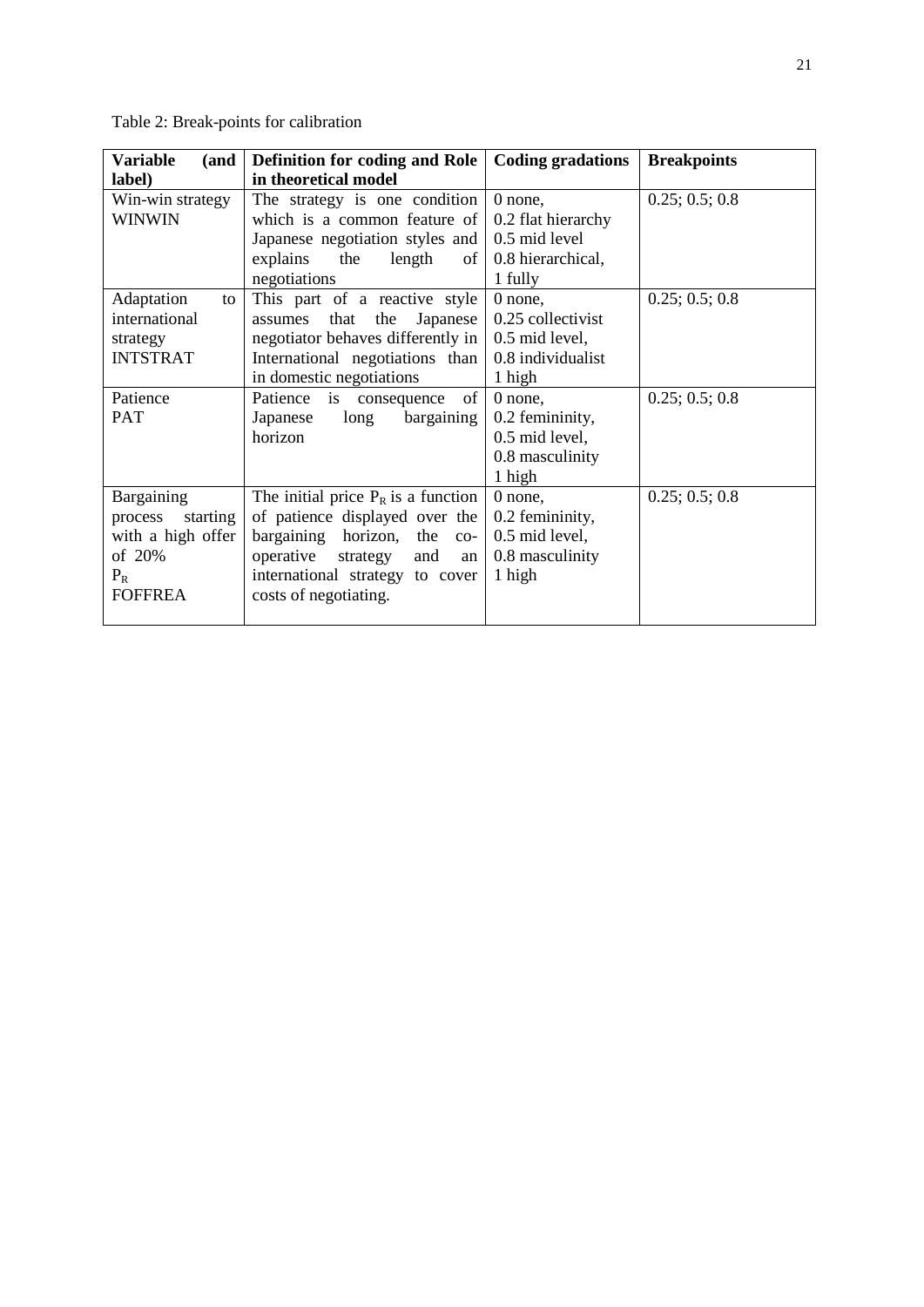|      |                                    |   | first |          |            |            |
|------|------------------------------------|---|-------|----------|------------|------------|
| win- |                                    |   | offer | raw      | <b>PRI</b> | <b>SYM</b> |
| win  | int.strat patience number reactive |   |       | consist. | consist.   | consist    |
|      |                                    |   |       | 0.97     | 0.96       | 0.96       |
|      |                                    | 6 |       | 0.96     | 0.94       | 0.96       |
|      |                                    | 3 |       | 0.92     | 0.84       | 0.86       |
|      |                                    |   |       | 0.81     | 0.65       | 0.75       |

# Table 3: Truthtable First Offer = f( win-win, int. strategy, patience)

Table 4: Truth table Analysis **-** (complex, parsimonious, intermediate solutions)

|                         | raw                        | unique |                      |
|-------------------------|----------------------------|--------|----------------------|
|                         | coverage                   |        | coverage consistency |
|                         |                            |        |                      |
| $\sim$ win-win          | 0.45                       | 0.04   | 0.90                 |
| $\sim$ patience         | 0.35                       | 0.02   | 0.96                 |
| int.strat               | 0.69                       | 0.26   | 0.86                 |
| solution coverage: 0.80 |                            |        |                      |
|                         | solution consistency: 0.87 |        |                      |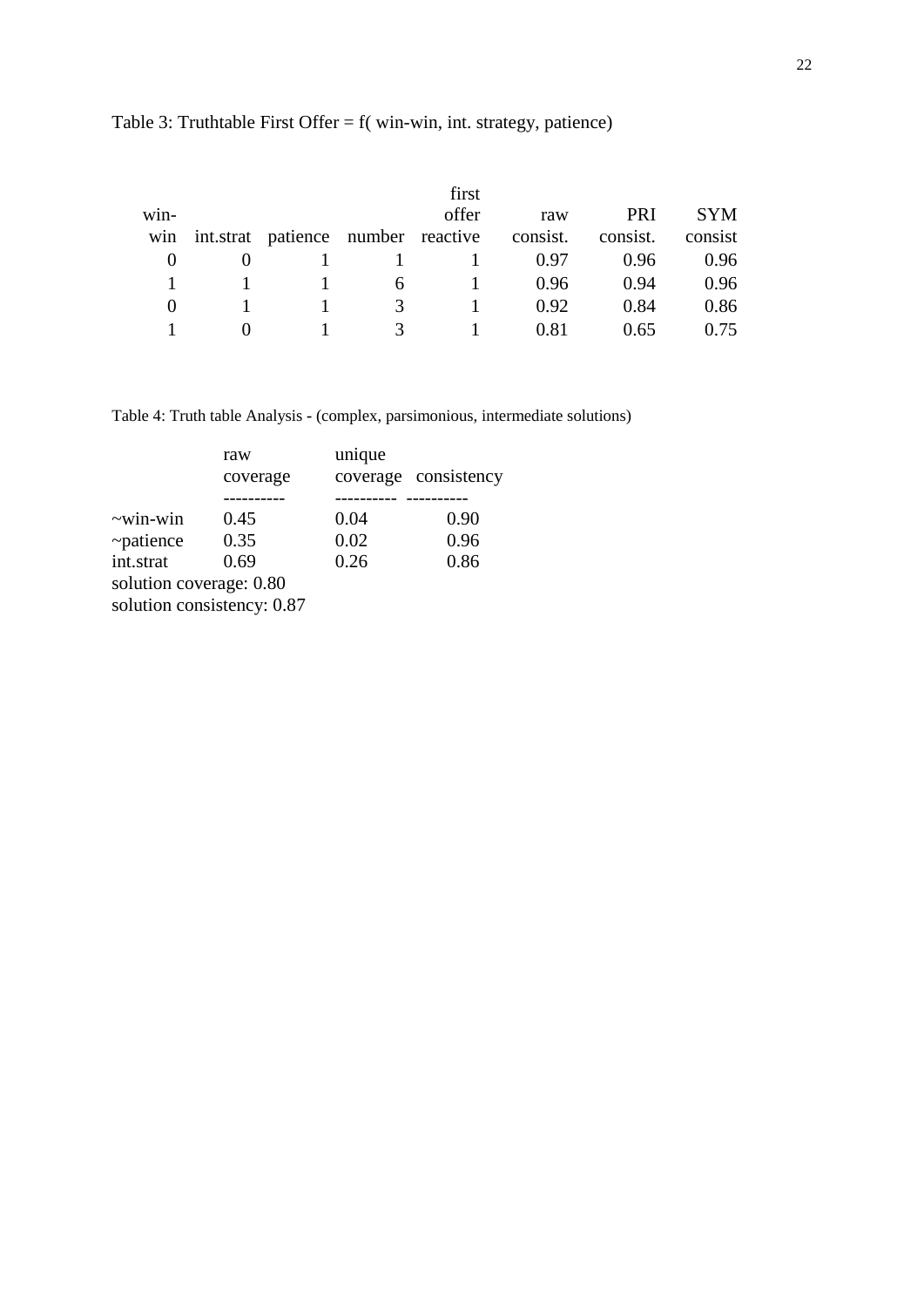|                              |             | raw      | combined |
|------------------------------|-------------|----------|----------|
|                              | consistency | coverage |          |
|                              |             |          |          |
| win-win* int.strat *patience | 0.96        | 0.53     | 0.81     |
| int.strat*patience           | 0.90        | 0.61     | 0.73     |
| win-win* int.strat           | 0.96        | 0.58     | 0.72     |
| win-win*patience             | 0.85        | 0.67     | 0.74     |
| int.strat                    | 0.86        | 0.69     | 0.59     |
| patience                     | 0.80        | 0.82     | 0.60     |
| win-win                      | 0.81        | 0.72     | 0.58     |
|                              |             |          |          |

Table 5: sufficient and necessary outcome: first offer = f(win-win, adapt, patience)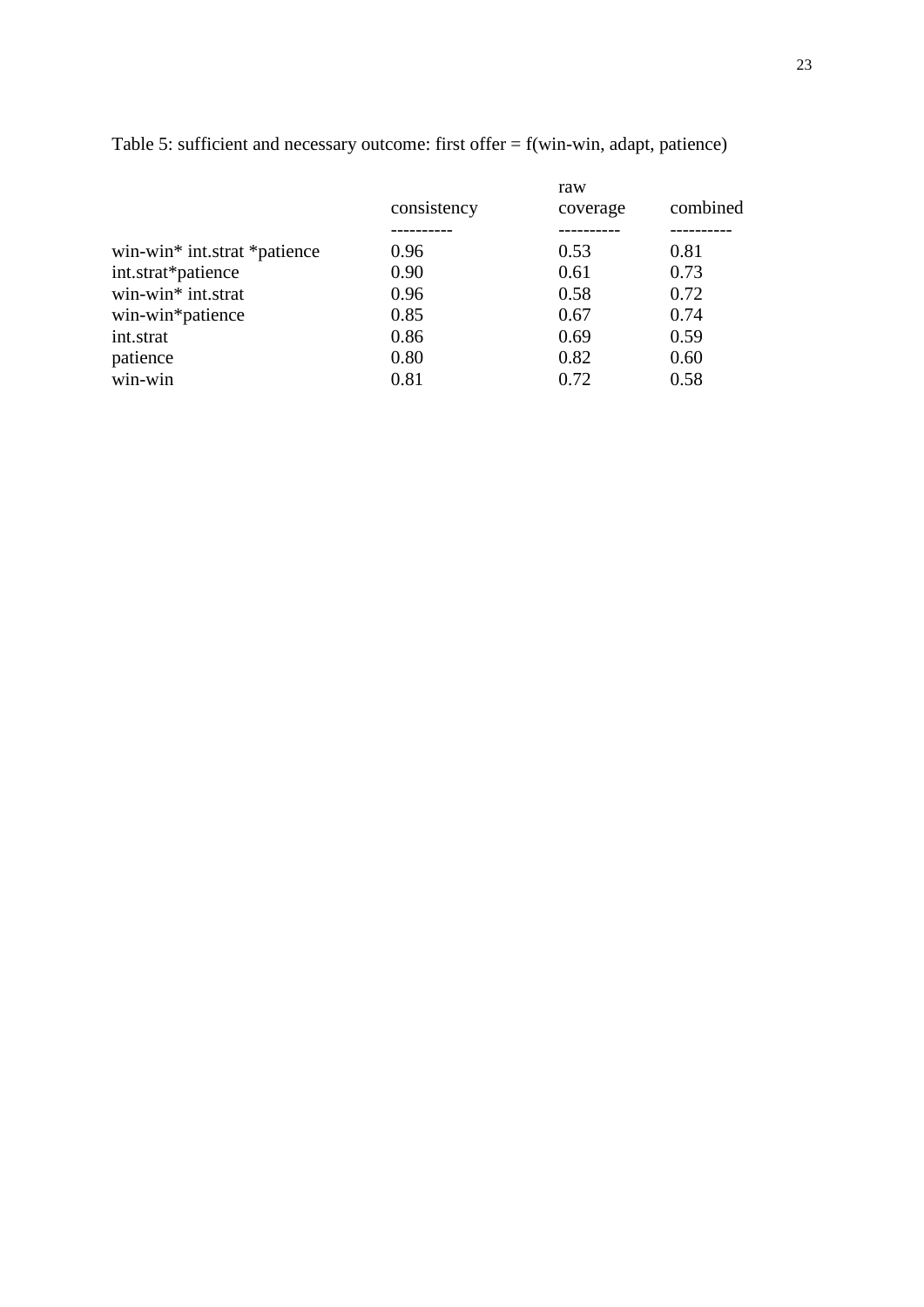

Figure 1: MNE-Subsidiary negotiation concept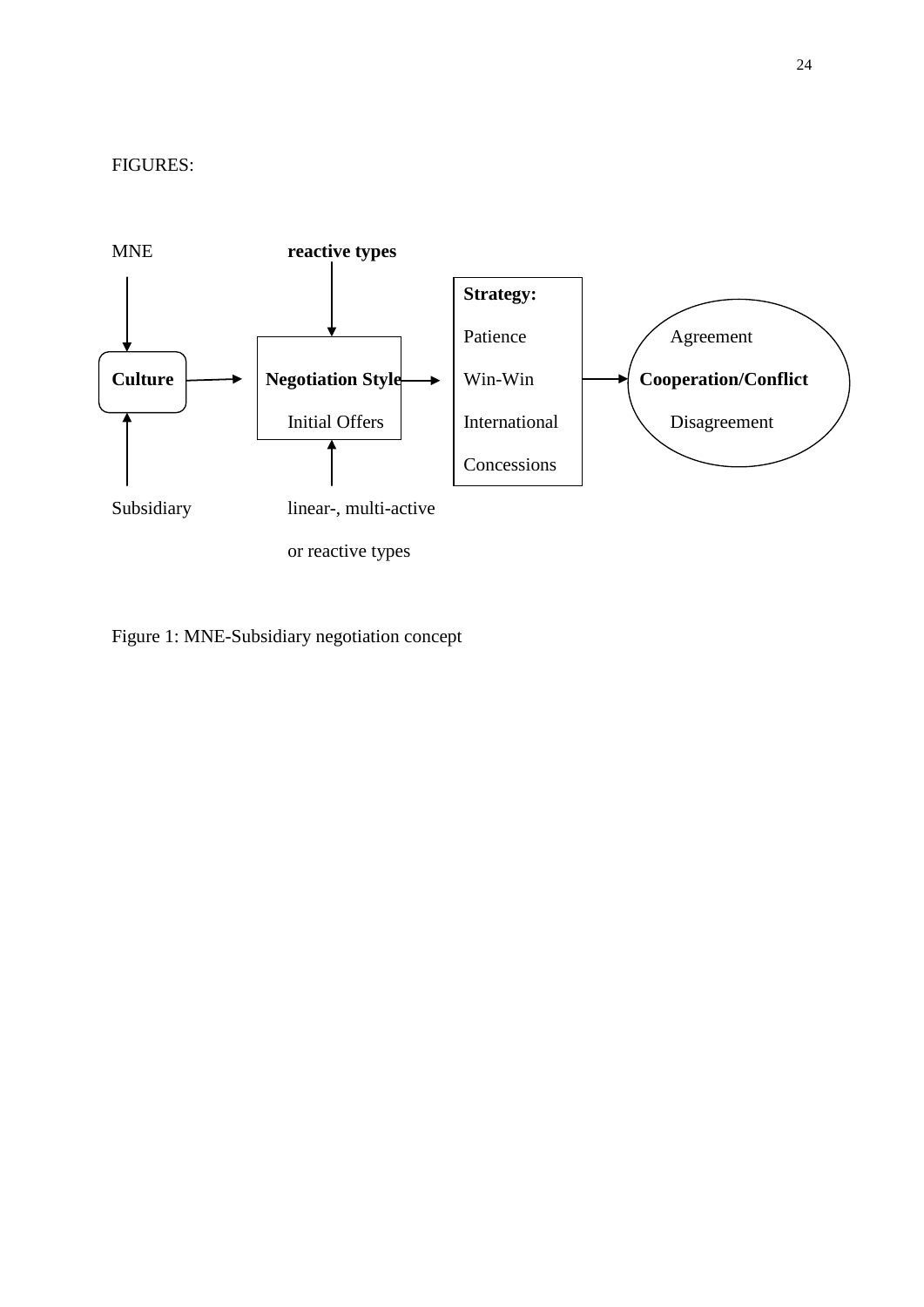

Figure 2: Reactive MNE negotiates with LMR host